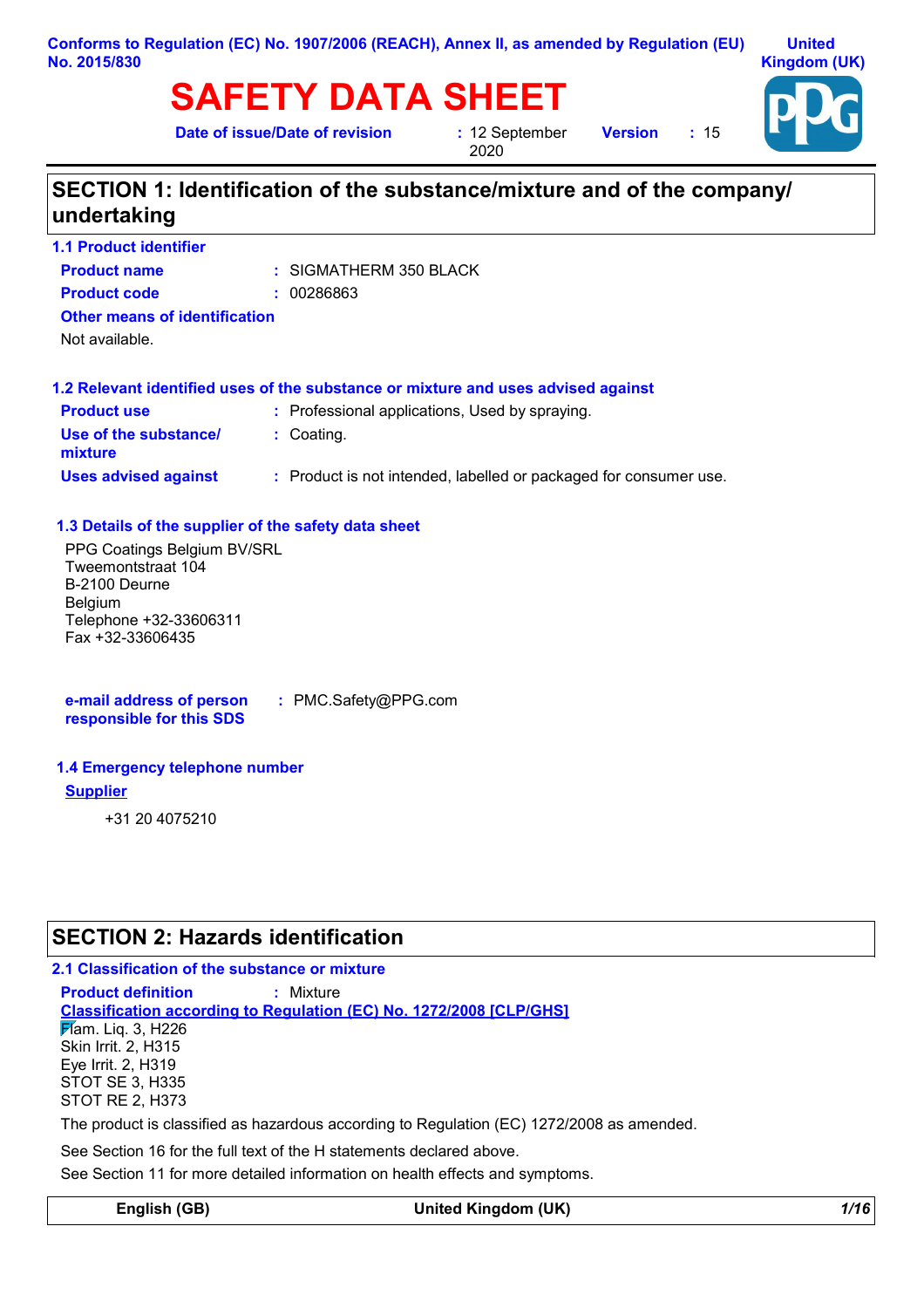| Code | 00286863             | Date of issue/Date of revision | $: 12$ September 2020 |  |
|------|----------------------|--------------------------------|-----------------------|--|
|      | SIGMATHERM 350 BLACK |                                |                       |  |

## **SECTION 2: Hazards identification**

| 2.2 Label elements                                                                                                                                              |                                                                                                                                                                                                             |
|-----------------------------------------------------------------------------------------------------------------------------------------------------------------|-------------------------------------------------------------------------------------------------------------------------------------------------------------------------------------------------------------|
| <b>Hazard pictograms</b>                                                                                                                                        |                                                                                                                                                                                                             |
| <b>Signal word</b>                                                                                                                                              | : Warning                                                                                                                                                                                                   |
| <b>Hazard statements</b>                                                                                                                                        | <b>Flammable liquid and vapour.</b><br>Causes skin irritation.<br>Causes serious eye irritation.<br>May cause respiratory irritation.<br>May cause damage to organs through prolonged or repeated exposure. |
| <b>Precautionary statements</b>                                                                                                                                 |                                                                                                                                                                                                             |
| <b>Prevention</b>                                                                                                                                               | : Mear protective gloves. Wear eye or face protection. Keep away from heat, hot<br>surfaces, sparks, open flames and other ignition sources. No smoking. Do not<br>breathe vapour.                          |
| <b>Response</b>                                                                                                                                                 | : Set medical advice/attention if you feel unwell.                                                                                                                                                          |
| <b>Storage</b>                                                                                                                                                  | Store in a well-ventilated place. Keep container tightly closed.                                                                                                                                            |
| <b>Disposal</b>                                                                                                                                                 | : Not applicable.                                                                                                                                                                                           |
|                                                                                                                                                                 | $P280, P210, P260, P314, P403 + P233$                                                                                                                                                                       |
| <b>Hazardous ingredients</b>                                                                                                                                    | : ethylbenzene<br>xylene                                                                                                                                                                                    |
| <b>Supplemental label</b><br>elements                                                                                                                           | : Not applicable.                                                                                                                                                                                           |
| <b>Annex XVII - Restrictions</b><br>on the manufacture,<br>placing on the market and<br>use of certain dangerous<br>substances, mixtures and<br><b>articles</b> | : Not applicable.                                                                                                                                                                                           |
| <b>Special packaging requirements</b>                                                                                                                           |                                                                                                                                                                                                             |
| <b>Containers to be fitted</b><br>with child-resistant<br>fastenings                                                                                            | : Not applicable.                                                                                                                                                                                           |
| Tactile warning of danger : Not applicable.                                                                                                                     |                                                                                                                                                                                                             |
| <b>2.3 Other hazards</b>                                                                                                                                        |                                                                                                                                                                                                             |
|                                                                                                                                                                 | a Alexandria del Carlo III de Telestratura de la carlo de la carlo de la carlo de la carlo de la Ale<br><b>DDT</b>                                                                                          |

| <b>Product meets the criteria</b><br>for PBT or vPvB   | This mixture does not contain any substances that are assessed to be a PBT or a<br>vPvB. |  |
|--------------------------------------------------------|------------------------------------------------------------------------------------------|--|
| Other hazards which do<br>not result in classification | : Prolonged or repeated contact may dry skin and cause irritation.                       |  |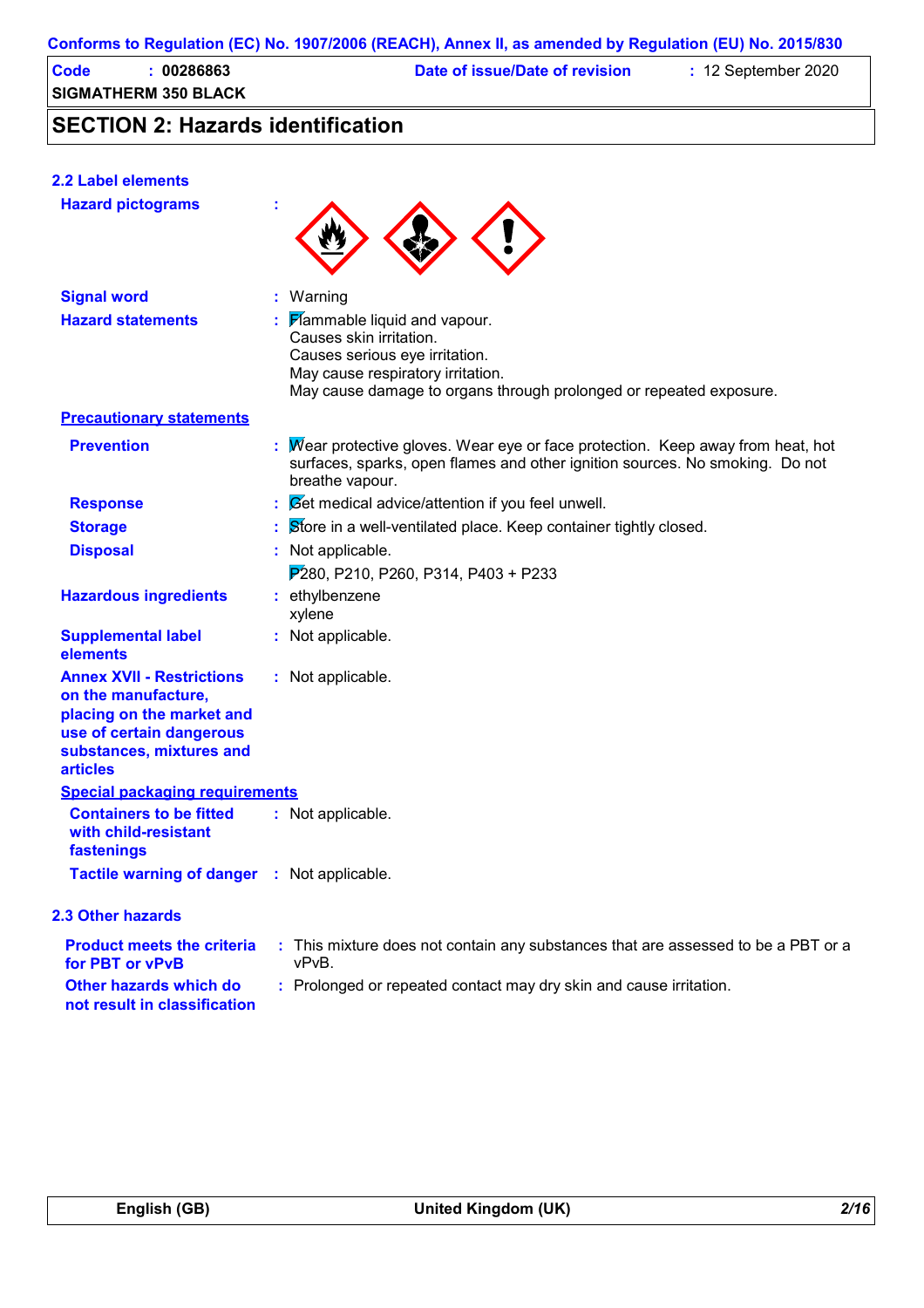**Code : 00286863 Date of issue/Date of revision :** 12 September 2020

**SIGMATHERM 350 BLACK**

## **SECTION 3: Composition/information on ingredients**

| <b>3.2 Mixtures</b> |  |
|---------------------|--|
|                     |  |

**3.2 Mixtures :** Mixture

| <b>Product/ingredient name</b> | <b>Identifiers</b>                                                                             | % by weight | <b>Classification</b><br><b>Regulation (EC) No.</b><br>1272/2008 [CLP]                                                                                     | <b>Type</b> |
|--------------------------------|------------------------------------------------------------------------------------------------|-------------|------------------------------------------------------------------------------------------------------------------------------------------------------------|-------------|
| ethylbenzene                   | REACH #: 01-2119489370-35   ≥10 - ≤25<br>EC: 202-849-4<br>CAS: 100-41-4<br>Index: 601-023-00-4 |             | Flam. Liq. 2, H225<br>Acute Tox. 4, H332<br><b>STOT RE 2, H373</b><br>(hearing organs)<br>Asp. Tox. 1, H304                                                | [1] [2]     |
| xylene                         | REACH #: 01-2119488216-32<br>EC: 215-535-7<br>CAS: 1330-20-7<br>Index: 601-022-00-9            | l ≥10 - ≤25 | Flam. Liq. 3, H226<br>Acute Tox. 4, H312<br>Acute Tox. 4, H332<br>Skin Irrit. 2, H315<br>Eye Irrit. 2, H319<br><b>STOT SE 3, H335</b><br>Asp. Tox. 1, H304 | [1] [2]     |
| zinc bis(2-ethylhexanoate)     | EC: 205-251-1<br>CAS: 136-53-8                                                                 | ≤0.30       | Eye Irrit. 2, H319<br>Repr. 2, H361d (oral)<br>Aquatic Chronic 3, H412<br>See Section 16 for the<br>full text of the H<br>statements declared              | $[1]$       |

There are no additional ingredients present which, within the current knowledge of the supplier and in the concentrations applicable, are classified as hazardous to health or the environment, are PBTs, vPvBs or Substances of equivalent concern, or have been assigned a workplace exposure limit and hence require reporting in this section.

Xylene: Several REACH registrations cover the REACH registered substance with xylene isomers, ethylbenzene (and toluene). The other REACH Registrations include: 01-2119555267-33 reaction mass of ethylbenzene and m-xylene and p-xylene, 01-2119486136-34 Aromatic hydrocarbons, C8, 01-2119539452-40 reaction mass of ethylbenzene and xylene.

**Type** 

[1] Substance classified with a health or environmental hazard

[2] Substance with a workplace exposure limit

[3] Substance meets the criteria for PBT according to Regulation (EC) No. 1907/2006, Annex XIII

[4] Substance meets the criteria for vPvB according to Regulation (EC) No. 1907/2006, Annex XIII

[5] Substance of equivalent concern

[6] Additional disclosure due to company policy

Occupational exposure limits, if available, are listed in Section 8.

### **SUB codes represent substances without registered CAS Numbers.**

### **SECTION 4: First aid measures**

| <b>Eye contact</b>  | : Remove contact lenses, irrigate copiously with clean, fresh water, holding the<br>eyelids apart for at least 10 minutes and seek immediate medical advice.                                           |
|---------------------|--------------------------------------------------------------------------------------------------------------------------------------------------------------------------------------------------------|
| <b>Inhalation</b>   | : Remove to fresh air. Keep person warm and at rest. If not breathing, if breathing is<br>irregular or if respiratory arrest occurs, provide artificial respiration or oxygen by<br>trained personnel. |
| <b>Skin contact</b> | : Remove contaminated clothing and shoes. Wash skin thoroughly with soap and<br>water or use recognised skin cleanser. Do NOT use solvents or thinners.                                                |
| <b>Ingestion</b>    | : If swallowed, seek medical advice immediately and show the container or label.<br>Keep person warm and at rest. Do NOT induce vomiting.                                                              |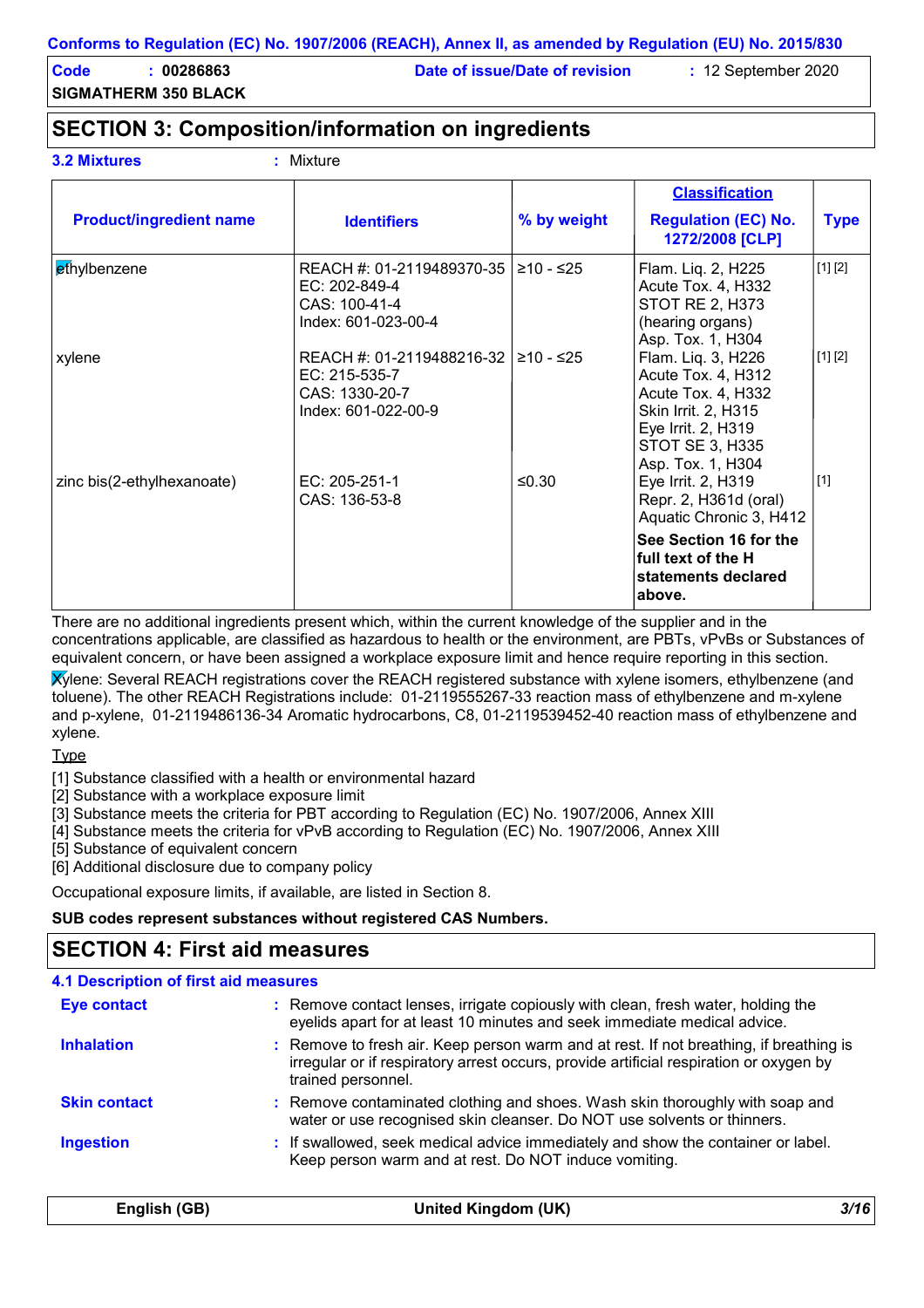| <b>Code</b><br>: 00286863<br><b>SIGMATHERM 350 BLACK</b> | Date of issue/Date of revision<br>: 12 September 2020                                                                                                                                                                                                                                                                   |
|----------------------------------------------------------|-------------------------------------------------------------------------------------------------------------------------------------------------------------------------------------------------------------------------------------------------------------------------------------------------------------------------|
| <b>SECTION 4: First aid measures</b>                     |                                                                                                                                                                                                                                                                                                                         |
| <b>Protection of first-aiders</b>                        | : No action shall be taken involving any personal risk or without suitable training. If it<br>is suspected that fumes are still present, the rescuer should wear an appropriate<br>mask or self-contained breathing apparatus. It may be dangerous to the person<br>providing aid to give mouth-to-mouth resuscitation. |
|                                                          | 4.2 Most important symptoms and effects, both acute and delayed                                                                                                                                                                                                                                                         |
| <b>Potential acute health effects</b>                    |                                                                                                                                                                                                                                                                                                                         |
| <b>Eye contact</b>                                       | : Causes serious eye irritation.                                                                                                                                                                                                                                                                                        |
| <b>Inhalation</b>                                        | : May cause respiratory irritation.                                                                                                                                                                                                                                                                                     |
| <b>Skin contact</b>                                      | : Causes skin irritation. Defatting to the skin.                                                                                                                                                                                                                                                                        |
| <b>Ingestion</b>                                         | : No known significant effects or critical hazards.                                                                                                                                                                                                                                                                     |
| Over-exposure signs/symptoms                             |                                                                                                                                                                                                                                                                                                                         |
| <b>Eye contact</b>                                       | : Adverse symptoms may include the following:<br>pain or irritation<br>watering<br>redness                                                                                                                                                                                                                              |
| <b>Inhalation</b>                                        | : Adverse symptoms may include the following:<br>respiratory tract irritation<br>coughing                                                                                                                                                                                                                               |
| <b>Skin contact</b>                                      | : Adverse symptoms may include the following:<br>irritation<br>redness<br>dryness<br>cracking                                                                                                                                                                                                                           |
| <b>Ingestion</b>                                         | : No specific data.                                                                                                                                                                                                                                                                                                     |
|                                                          | 4.3 Indication of any immediate medical attention and special treatment needed                                                                                                                                                                                                                                          |
| <b>Notes to physician</b>                                | : Treat symptomatically. Contact poison treatment specialist immediately if large<br>quantities have been ingested or inhaled.                                                                                                                                                                                          |
| <b>Specific treatments</b>                               | : No specific treatment.                                                                                                                                                                                                                                                                                                |

| 5.1 Extinguishing media<br><b>Suitable extinguishing</b><br>media | : Use dry chemical, $CO2$ , water spray (fog) or foam.                                                                                                                                                                 |
|-------------------------------------------------------------------|------------------------------------------------------------------------------------------------------------------------------------------------------------------------------------------------------------------------|
| <b>Unsuitable extinguishing</b><br>media                          | : Do not use water jet.                                                                                                                                                                                                |
|                                                                   | 5.2 Special hazards arising from the substance or mixture                                                                                                                                                              |
| <b>Hazards from the</b><br>substance or mixture                   | : Flammable liquid and vapour. Runoff to sewer may create fire or explosion hazard.<br>In a fire or if heated, a pressure increase will occur and the container may burst, with<br>the risk of a subsequent explosion. |
| <b>Hazardous combustion</b><br>products                           | : Decomposition products may include the following materials:<br>carbon oxides<br>sulfur oxides                                                                                                                        |

metal oxide/oxides

### **5.3 Advice for firefighters**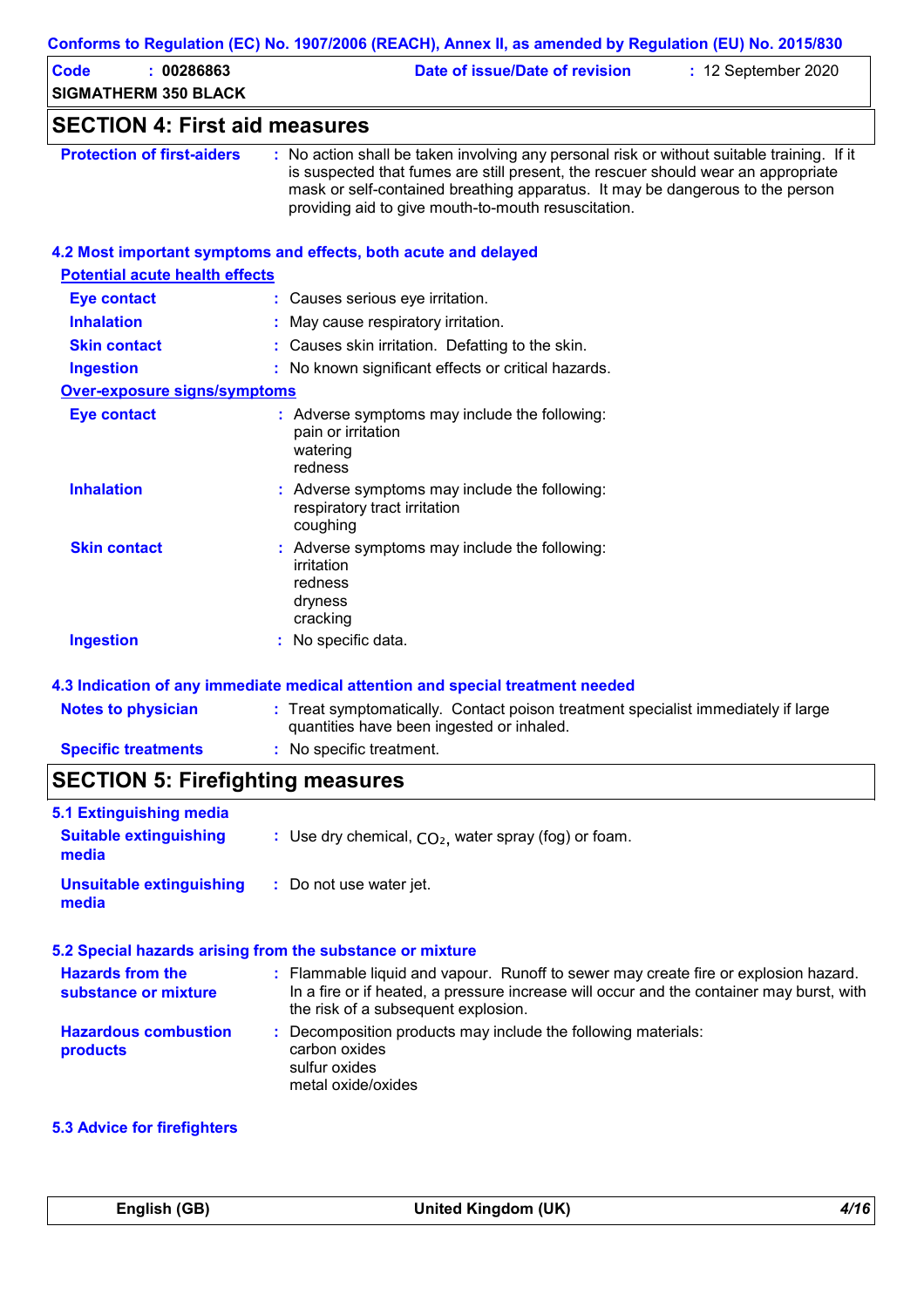| Code                                    |  | $: \overline{00286863}$ | Date of issue/Date of revision | $: 12$ September 2020 |  |
|-----------------------------------------|--|-------------------------|--------------------------------|-----------------------|--|
| <b>SIGMATHERM 350 BLACK</b>             |  |                         |                                |                       |  |
| <b>SECTION 5: Firefighting measures</b> |  |                         |                                |                       |  |

| <b>Special precautions for</b><br>fire-fighters          | : Promptly isolate the scene by removing all persons from the vicinity of the incident if<br>there is a fire. No action shall be taken involving any personal risk or without<br>suitable training. Move containers from fire area if this can be done without risk.<br>Use water spray to keep fire-exposed containers cool.                                         |
|----------------------------------------------------------|-----------------------------------------------------------------------------------------------------------------------------------------------------------------------------------------------------------------------------------------------------------------------------------------------------------------------------------------------------------------------|
| <b>Special protective</b><br>equipment for fire-fighters | : Fire-fighters should wear appropriate protective equipment and self-contained<br>breathing apparatus (SCBA) with a full face-piece operated in positive pressure<br>mode. Clothing for fire-fighters (including helmets, protective boots and gloves)<br>conforming to European standard EN 469 will provide a basic level of protection for<br>chemical incidents. |

## **SECTION 6: Accidental release measures**

|                                                          | 6.1 Personal precautions, protective equipment and emergency procedures                                                                                                                                                                                                                                                                                                                                                                                                                                                                                                                                                                                  |
|----------------------------------------------------------|----------------------------------------------------------------------------------------------------------------------------------------------------------------------------------------------------------------------------------------------------------------------------------------------------------------------------------------------------------------------------------------------------------------------------------------------------------------------------------------------------------------------------------------------------------------------------------------------------------------------------------------------------------|
| For non-emergency<br>personnel                           | : No action shall be taken involving any personal risk or without suitable training.<br>Evacuate surrounding areas. Keep unnecessary and unprotected personnel from<br>entering. Do not touch or walk through spilt material. Shut off all ignition sources.<br>No flares, smoking or flames in hazard area. Avoid breathing vapour or mist.<br>Provide adequate ventilation. Wear appropriate respirator when ventilation is<br>inadequate. Put on appropriate personal protective equipment.                                                                                                                                                           |
| For emergency responders :                               | If specialised clothing is required to deal with the spillage, take note of any<br>information in Section 8 on suitable and unsuitable materials. See also the<br>information in "For non-emergency personnel".                                                                                                                                                                                                                                                                                                                                                                                                                                          |
| <b>6.2 Environmental</b><br>precautions                  | : Avoid dispersal of spilt material and runoff and contact with soil, waterways, drains<br>and sewers. Inform the relevant authorities if the product has caused environmental<br>pollution (sewers, waterways, soil or air).                                                                                                                                                                                                                                                                                                                                                                                                                            |
| 6.3 Methods and material for containment and cleaning up |                                                                                                                                                                                                                                                                                                                                                                                                                                                                                                                                                                                                                                                          |
| <b>Small spill</b>                                       | : Stop leak if without risk. Move containers from spill area. Use spark-proof tools and<br>explosion-proof equipment. Dilute with water and mop up if water-soluble.<br>Alternatively, or if water-insoluble, absorb with an inert dry material and place in an<br>appropriate waste disposal container. Dispose of via a licensed waste disposal<br>contractor.                                                                                                                                                                                                                                                                                         |
| <b>Large spill</b>                                       | Stop leak if without risk. Move containers from spill area. Use spark-proof tools and<br>explosion-proof equipment. Approach the release from upwind. Prevent entry into<br>sewers, water courses, basements or confined areas. Wash spillages into an<br>effluent treatment plant or proceed as follows. Contain and collect spillage with non-<br>combustible, absorbent material e.g. sand, earth, vermiculite or diatomaceous earth<br>and place in container for disposal according to local regulations. Dispose of via a<br>licensed waste disposal contractor. Contaminated absorbent material may pose the<br>same hazard as the spilt product. |
| <b>6.4 Reference to other</b><br><b>sections</b>         | : See Section 1 for emergency contact information.<br>See Section 8 for information on appropriate personal protective equipment.<br>See Section 13 for additional waste treatment information.                                                                                                                                                                                                                                                                                                                                                                                                                                                          |

## **SECTION 7: Handling and storage**

The information in this section contains generic advice and guidance. The list of Identified Uses in Section 1 should be consulted for any available use-specific information provided in the Exposure Scenario(s).

### **7.1 Precautions for safe handling**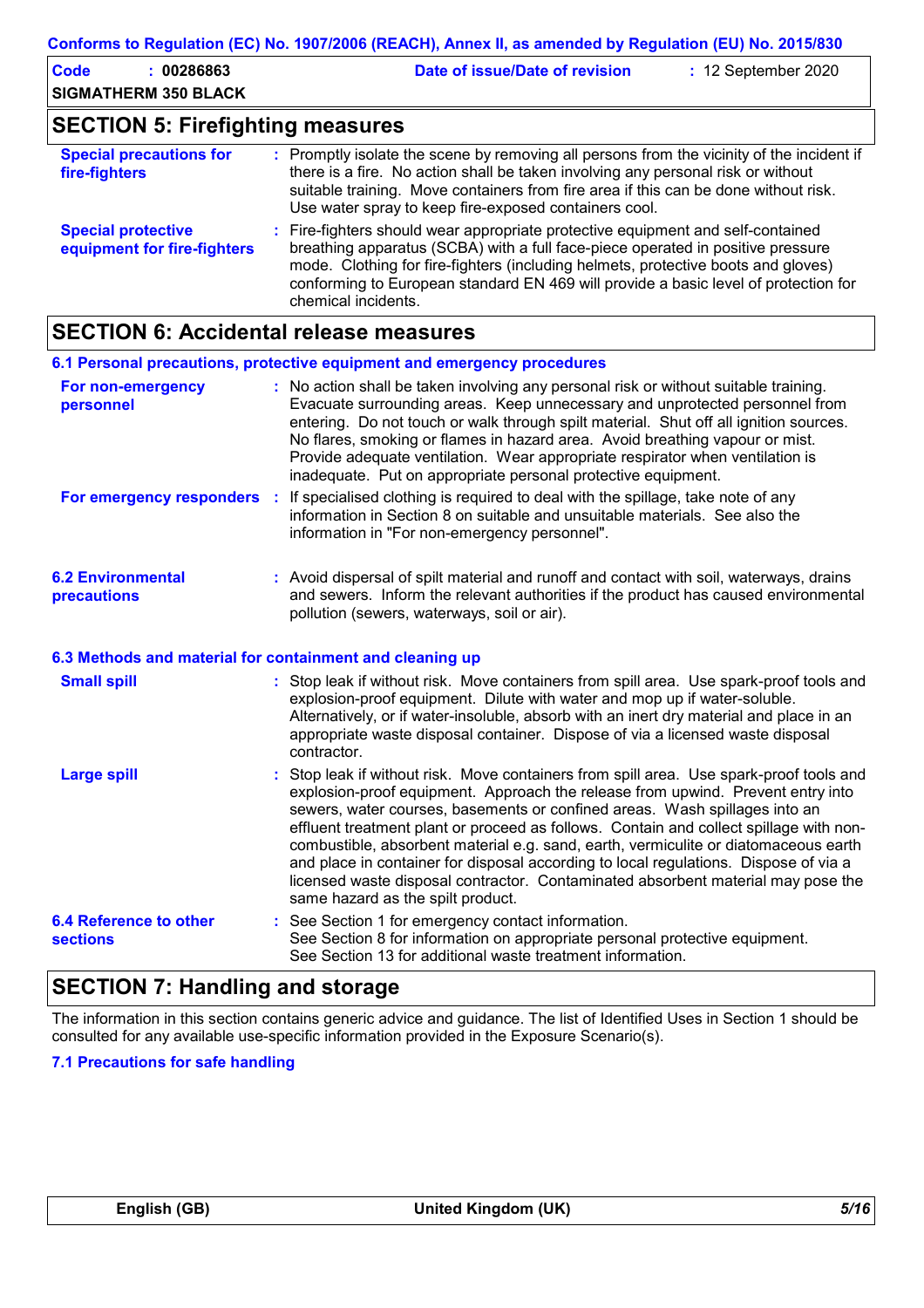| Code<br>: 00286863<br><b>SIGMATHERM 350 BLACK</b> | Date of issue/Date of revision<br>$: 12$ September 2020                              |
|---------------------------------------------------|--------------------------------------------------------------------------------------|
| <b>SECTION 7: Handling and storage</b>            |                                                                                      |
| <b>Protective measures</b>                        | : Put on appropriate personal protective equipment (see Section 8). Eating, drinking |

| <b>Protective measures</b>                                                           | $\therefore$ Put on appropriate personal protective equipment (see Section 8). Eating, drinking<br>and smoking should be prohibited in areas where this material is handled, stored<br>and processed. Workers should wash hands and face before eating, drinking and<br>smoking. Remove contaminated clothing and protective equipment before entering<br>eating areas. Do not ingest. Avoid contact with eyes, skin and clothing. Avoid<br>breathing vapour or mist. Use only with adequate ventilation. Wear appropriate<br>respirator when ventilation is inadequate. Do not enter storage areas and confined<br>spaces unless adequately ventilated. Keep in the original container or an approved<br>alternative made from a compatible material, kept tightly closed when not in use.<br>Store and use away from heat, sparks, open flame or any other ignition source. Use<br>explosion-proof electrical (ventilating, lighting and material handling) equipment.<br>Use non-sparking tools. Take precautionary measures against electrostatic<br>discharges. To avoid fire or explosion, dissipate static electricity during transfer by<br>earthing and bonding containers and equipment before transferring material. Empty<br>containers retain product residue and can be hazardous. Do not reuse container. |
|--------------------------------------------------------------------------------------|--------------------------------------------------------------------------------------------------------------------------------------------------------------------------------------------------------------------------------------------------------------------------------------------------------------------------------------------------------------------------------------------------------------------------------------------------------------------------------------------------------------------------------------------------------------------------------------------------------------------------------------------------------------------------------------------------------------------------------------------------------------------------------------------------------------------------------------------------------------------------------------------------------------------------------------------------------------------------------------------------------------------------------------------------------------------------------------------------------------------------------------------------------------------------------------------------------------------------------------------------------------------------------------------------------------------------|
| <b>Advice on general</b><br>occupational hygiene                                     | : Eating, drinking and smoking should be prohibited in areas where this material is<br>handled, stored and processed. Workers should wash hands and face before<br>eating, drinking and smoking. Remove contaminated clothing and protective<br>equipment before entering eating areas. See also Section 8 for additional<br>information on hygiene measures.                                                                                                                                                                                                                                                                                                                                                                                                                                                                                                                                                                                                                                                                                                                                                                                                                                                                                                                                                            |
| <b>7.2 Conditions for safe</b><br>storage, including any<br><b>incompatibilities</b> | : Store between the following temperatures: 0 to 35°C (32 to 95°F). Store in<br>accordance with local regulations. Store in a segregated and approved area. Store<br>in original container protected from direct sunlight in a dry, cool and well-ventilated<br>area, away from incompatible materials (see Section 10) and food and drink. Store<br>locked up. Eliminate all ignition sources. Separate from oxidising materials. Keep<br>container tightly closed and sealed until ready for use. Containers that have been<br>opened must be carefully resealed and kept upright to prevent leakage. Do not<br>store in unlabelled containers. Use appropriate containment to avoid environmental<br>contamination. See Section 10 for incompatible materials before handling or use.                                                                                                                                                                                                                                                                                                                                                                                                                                                                                                                                 |

### **7.3 Specific end use(s)**

See Section 1.2 for Identified uses.

## **SECTION 8: Exposure controls/personal protection**

The information in this section contains generic advice and guidance. The list of Identified Uses in Section 1 should be consulted for any available use-specific information provided in the Exposure Scenario(s).

### **8.1 Control parameters**

### **Occupational exposure limits**

| EH40/2005 WELs (United Kingdom (UK), 8/2018). Absorbed<br>through skin. |
|-------------------------------------------------------------------------|
| STEL: 552 mg/m <sup>3</sup> 15 minutes.                                 |
| STEL: 125 ppm 15 minutes.                                               |
| TWA: $441$ mg/m <sup>3</sup> 8 hours.                                   |
| TWA: 100 ppm 8 hours.                                                   |
| EH40/2005 WELs (United Kingdom (UK), 8/2018). Absorbed                  |
| through skin.                                                           |
| STEL: 441 mg/m <sup>3</sup> 15 minutes.                                 |
| STEL: 100 ppm 15 minutes.                                               |
| TWA: 220 mg/m <sup>3</sup> 8 hours.                                     |
| TWA: 50 ppm 8 hours.                                                    |
|                                                                         |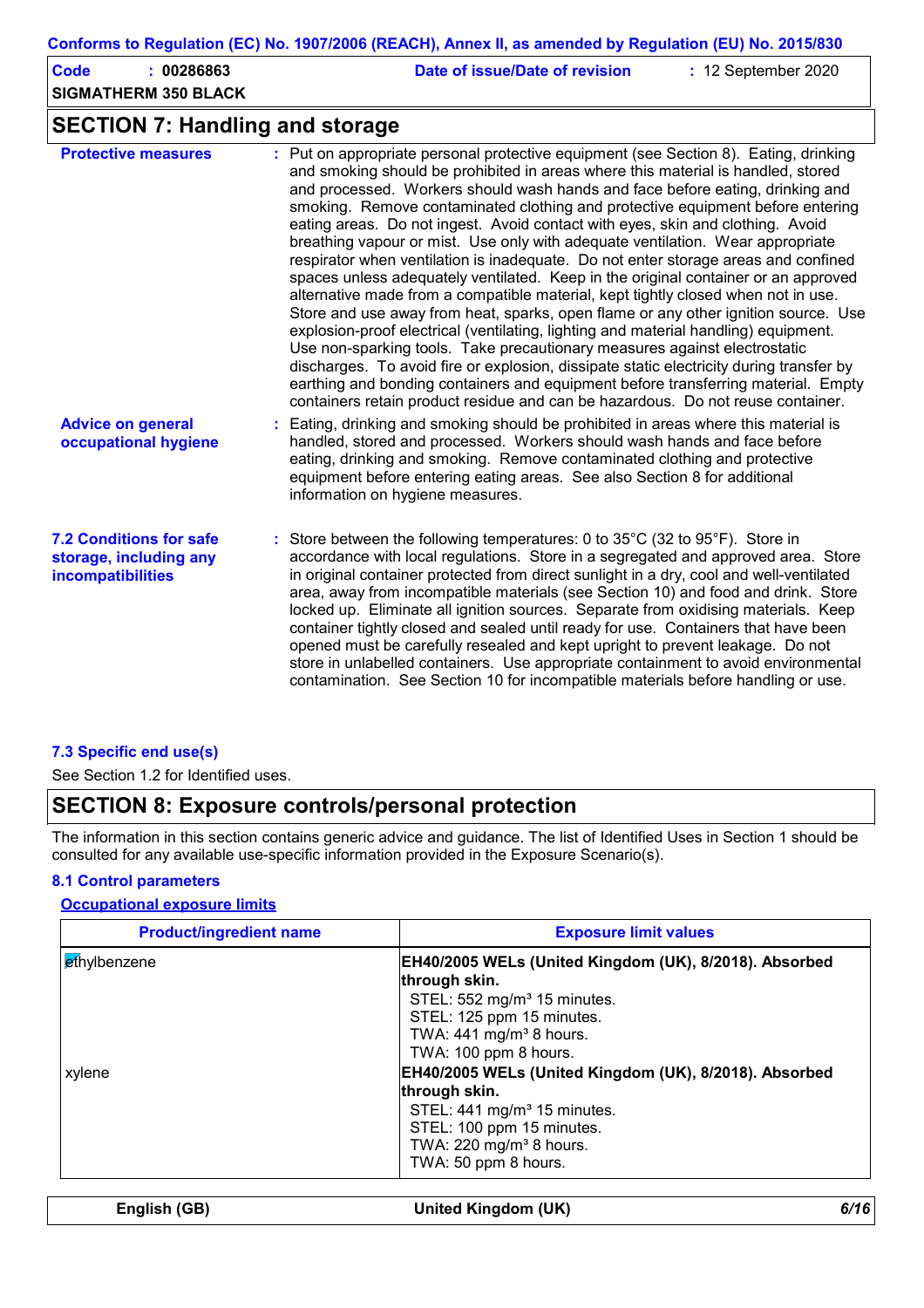**Code : 00286863 Date of issue/Date of revision :** 12 September 2020

**SIGMATHERM 350 BLACK**

## **SECTION 8: Exposure controls/personal protection**

| <b>Recommended monitoring</b><br>procedures | If this product contains ingredients with exposure limits, personal, workplace<br>atmosphere or biological monitoring may be required to determine the effectiveness<br>of the ventilation or other control measures and/or the necessity to use respiratory<br>protective equipment. Reference should be made to monitoring standards, such as<br>the following: European Standard EN 689 (Workplace atmospheres - Guidance for<br>the assessment of exposure by inhalation to chemical agents for comparison with<br>limit values and measurement strategy) European Standard EN 14042 (Workplace<br>atmospheres - Guide for the application and use of procedures for the assessment<br>of exposure to chemical and biological agents) European Standard EN 482<br>(Workplace atmospheres - General requirements for the performance of procedures<br>for the measurement of chemical agents) Reference to national guidance<br>documents for methods for the determination of hazardous substances will also be |
|---------------------------------------------|---------------------------------------------------------------------------------------------------------------------------------------------------------------------------------------------------------------------------------------------------------------------------------------------------------------------------------------------------------------------------------------------------------------------------------------------------------------------------------------------------------------------------------------------------------------------------------------------------------------------------------------------------------------------------------------------------------------------------------------------------------------------------------------------------------------------------------------------------------------------------------------------------------------------------------------------------------------------------------------------------------------------|
|                                             | required.                                                                                                                                                                                                                                                                                                                                                                                                                                                                                                                                                                                                                                                                                                                                                                                                                                                                                                                                                                                                           |

#### **DNELs**

| <b>Product/ingredient name</b> | <b>Type</b> | <b>Exposure</b>       | <b>Value</b>            | <b>Population</b> | <b>Effects</b> |
|--------------------------------|-------------|-----------------------|-------------------------|-------------------|----------------|
| ethylbenzene                   | <b>DNEL</b> | Long term Oral        | 1.6 mg/kg bw/day        | General           | Systemic       |
|                                |             |                       |                         | population        |                |
|                                | <b>DNEL</b> | Long term Inhalation  | 15 mg/ $m3$             | General           | Systemic       |
|                                |             |                       |                         | population        |                |
|                                | <b>DNEL</b> | Long term Inhalation  | 77 mg/m <sup>3</sup>    | Workers           | Systemic       |
|                                | <b>DNEL</b> | Long term Dermal      | 180 mg/kg bw/day        | Workers           | Systemic       |
|                                | <b>DNEL</b> | Short term Inhalation | 293 mg/m <sup>3</sup>   | Workers           | Local          |
| xylene                         | <b>DNEL</b> | Short term Inhalation | $260$ mg/m <sup>3</sup> | General           | Systemic       |
|                                |             |                       |                         | population        |                |
|                                | <b>DNEL</b> | Short term Inhalation | 260 mg/ $m3$            | General           | Local          |
|                                |             |                       |                         | population        |                |
|                                | <b>DNEL</b> | Long term Dermal      | 125 mg/kg bw/day        | General           | Systemic       |
|                                |             |                       |                         | population        |                |
|                                | <b>DNEL</b> | Long term Inhalation  | 65.3 mg/ $m^3$          | General           | Systemic       |
|                                |             |                       |                         | population        |                |
|                                | <b>DNEL</b> | Long term Oral        | 12.5 mg/kg bw/          | General           | Systemic       |
|                                |             |                       | day                     | population        |                |
|                                | <b>DNEL</b> | Long term Inhalation  | 221 mg/m $3$            | Workers           | Systemic       |
|                                | <b>DNEL</b> | Short term Inhalation | 442 mg/m <sup>3</sup>   | Workers           | Systemic       |
|                                | <b>DNEL</b> | Long term Inhalation  | 221 mg/m $3$            | Workers           | Local          |
|                                | <b>DNEL</b> | Short term Inhalation | 442 mg/m <sup>3</sup>   | <b>Workers</b>    | Local          |
|                                | <b>DNEL</b> | Long term Dermal      | 212 mg/kg bw/day        | Workers           | Systemic       |
| zinc bis(2-ethylhexanoate)     | <b>DNEL</b> | Long term Oral        | 0.83 mg/kg bw/          | General           | Systemic       |
|                                |             |                       | day                     | population        |                |
|                                | <b>DNEL</b> | Long term Inhalation  | $2.5 \text{ mg/m}^3$    | General           | Systemic       |
|                                |             |                       |                         | population        |                |
|                                | <b>DNEL</b> | Long term Dermal      | 3.05 mg/kg bw/          | General           | Systemic       |
|                                |             |                       | day                     | population        |                |
|                                | <b>DNEL</b> | Long term Inhalation  | $5 \text{ mg/m}^3$      | Workers           | Systemic       |
|                                | <b>DNEL</b> | Long term Dermal      | 6.1 mg/kg bw/day        | Workers           | Systemic       |

### **PNECs**

| <b>Product/ingredient name</b> | <b>Type</b> | <b>Compartment Detail</b> | <b>Value</b>     | <b>Method Detail</b>            |
|--------------------------------|-------------|---------------------------|------------------|---------------------------------|
| ethylbenzene                   |             | Fresh water               | $0.1$ mg/l       | <b>Assessment Factors</b>       |
|                                |             | Marine water              | $0.01$ mg/l      | <b>Assessment Factors</b>       |
|                                |             | Sewage Treatment          | $9.6$ mg/l       | <b>Assessment Factors</b>       |
|                                |             | Plant                     |                  |                                 |
|                                |             | Fresh water sediment      | 13.7 mg/kg dwt   | Equilibrium Partitioning        |
|                                |             | Marine water sediment     | $1.37$ mg/kg dwt | Equilibrium Partitioning        |
|                                |             | Soil                      | 2.68 mg/kg dwt   | <b>Equilibrium Partitioning</b> |
|                                |             | Secondary Poisoning       | 20 mg/kg         |                                 |
| xylene                         |             | Fresh water               | $0.327$ mg/l     |                                 |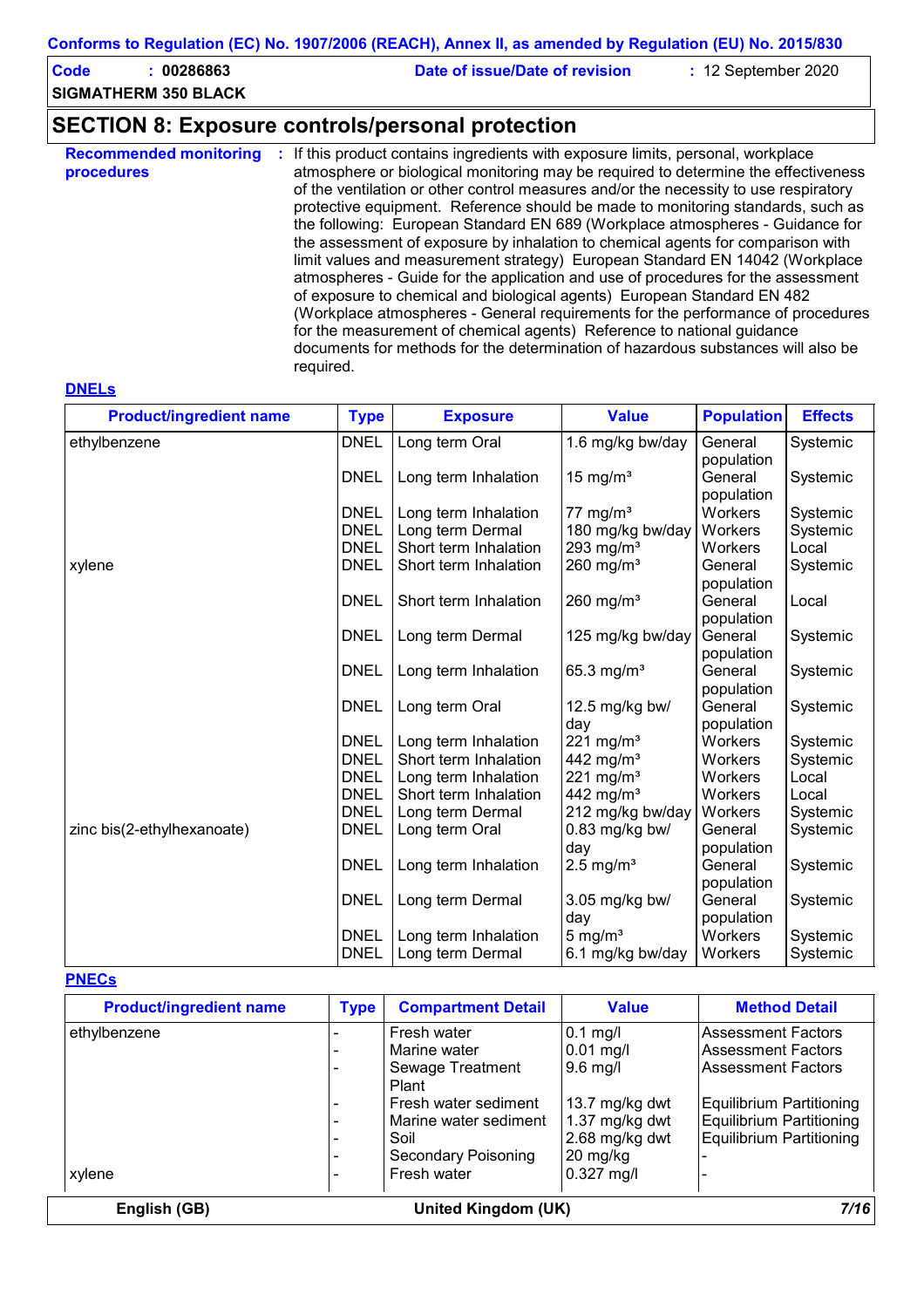| <b>Code</b> | : 00286863<br><b>SIGMATHERM 350 BLACK</b>               | Date of issue/Date of revision                        |                                                  | : 12 September 2020 |
|-------------|---------------------------------------------------------|-------------------------------------------------------|--------------------------------------------------|---------------------|
|             | <b>SECTION 8: Exposure controls/personal protection</b> |                                                       |                                                  |                     |
|             |                                                         | Marine water<br><b>Sewage Treatment</b><br>Plant      | $0.327$ mg/l<br>$6.58$ mg/l                      |                     |
|             |                                                         | Fresh water sediment<br>Marine water sediment<br>Soil | 12.46 mg/kg dwt<br>12.46 mg/kg dwt<br>2.31 mg/kg |                     |

| <b>8.2 Exposure controls</b>                      |                                                                                                                                                                                                                                                                                                                                                                                                                                                                                                                                                                                                                                                                                                                                                                                                                                                                                                                                                                                                                                                                                                                                                                                                                             |
|---------------------------------------------------|-----------------------------------------------------------------------------------------------------------------------------------------------------------------------------------------------------------------------------------------------------------------------------------------------------------------------------------------------------------------------------------------------------------------------------------------------------------------------------------------------------------------------------------------------------------------------------------------------------------------------------------------------------------------------------------------------------------------------------------------------------------------------------------------------------------------------------------------------------------------------------------------------------------------------------------------------------------------------------------------------------------------------------------------------------------------------------------------------------------------------------------------------------------------------------------------------------------------------------|
| <b>Appropriate engineering</b><br><b>controls</b> | : Use only with adequate ventilation. Use process enclosures, local exhaust<br>ventilation or other engineering controls to keep worker exposure to airborne<br>contaminants below any recommended or statutory limits. The engineering<br>controls also need to keep gas, vapour or dust concentrations below any lower<br>explosive limits. Use explosion-proof ventilation equipment.                                                                                                                                                                                                                                                                                                                                                                                                                                                                                                                                                                                                                                                                                                                                                                                                                                    |
| <b>Individual protection measures</b>             |                                                                                                                                                                                                                                                                                                                                                                                                                                                                                                                                                                                                                                                                                                                                                                                                                                                                                                                                                                                                                                                                                                                                                                                                                             |
| <b>Hygiene measures</b>                           | : Wash hands, forearms and face thoroughly after handling chemical products,<br>before eating, smoking and using the lavatory and at the end of the working period.<br>Appropriate techniques should be used to remove potentially contaminated clothing.<br>Wash contaminated clothing before reusing. Ensure that eyewash stations and<br>safety showers are close to the workstation location.                                                                                                                                                                                                                                                                                                                                                                                                                                                                                                                                                                                                                                                                                                                                                                                                                           |
| <b>Eye/face protection</b>                        | : Chemical splash goggles. Use eye protection according to EN 166.                                                                                                                                                                                                                                                                                                                                                                                                                                                                                                                                                                                                                                                                                                                                                                                                                                                                                                                                                                                                                                                                                                                                                          |
| <b>Skin protection</b>                            |                                                                                                                                                                                                                                                                                                                                                                                                                                                                                                                                                                                                                                                                                                                                                                                                                                                                                                                                                                                                                                                                                                                                                                                                                             |
| <b>Hand protection</b>                            | : Chemical-resistant, impervious gloves complying with an approved standard should<br>be worn at all times when handling chemical products if a risk assessment indicates<br>this is necessary. Considering the parameters specified by the glove manufacturer,<br>check during use that the gloves are still retaining their protective properties. It<br>should be noted that the time to breakthrough for any glove material may be<br>different for different glove manufacturers. In the case of mixtures, consisting of<br>several substances, the protection time of the gloves cannot be accurately<br>estimated. When prolonged or frequently repeated contact may occur, a glove with<br>a protection class of 6 (breakthrough time greater than 480 minutes according to<br>EN 374) is recommended. When only brief contact is expected, a glove with a<br>protection class of 2 or higher (breakthrough time greater than 30 minutes<br>according to EN 374) is recommended. The user must check that the final choice<br>of type of glove selected for handling this product is the most appropriate and takes<br>into account the particular conditions of use, as included in the user's risk<br>assessment. |
| <b>Gloves</b>                                     | $\therefore$ $\blacktriangleright$ prolonged or repeated handling, use the following type of gloves:<br>Not recommended: nitrile rubber<br>Recommended: neoprene, natural rubber (latex), polyvinyl alcohol (PVA), Viton®                                                                                                                                                                                                                                                                                                                                                                                                                                                                                                                                                                                                                                                                                                                                                                                                                                                                                                                                                                                                   |
| <b>Body protection</b>                            | : Personal protective equipment for the body should be selected based on the task<br>being performed and the risks involved and should be approved by a specialist<br>before handling this product. When there is a risk of ignition from static electricity,<br>wear anti-static protective clothing. For the greatest protection from static<br>discharges, clothing should include anti-static overalls, boots and gloves. Refer to<br>European Standard EN 1149 for further information on material and design<br>requirements and test methods.                                                                                                                                                                                                                                                                                                                                                                                                                                                                                                                                                                                                                                                                        |
| <b>Other skin protection</b>                      | Appropriate footwear and any additional skin protection measures should be<br>selected based on the task being performed and the risks involved and should be<br>approved by a specialist before handling this product.                                                                                                                                                                                                                                                                                                                                                                                                                                                                                                                                                                                                                                                                                                                                                                                                                                                                                                                                                                                                     |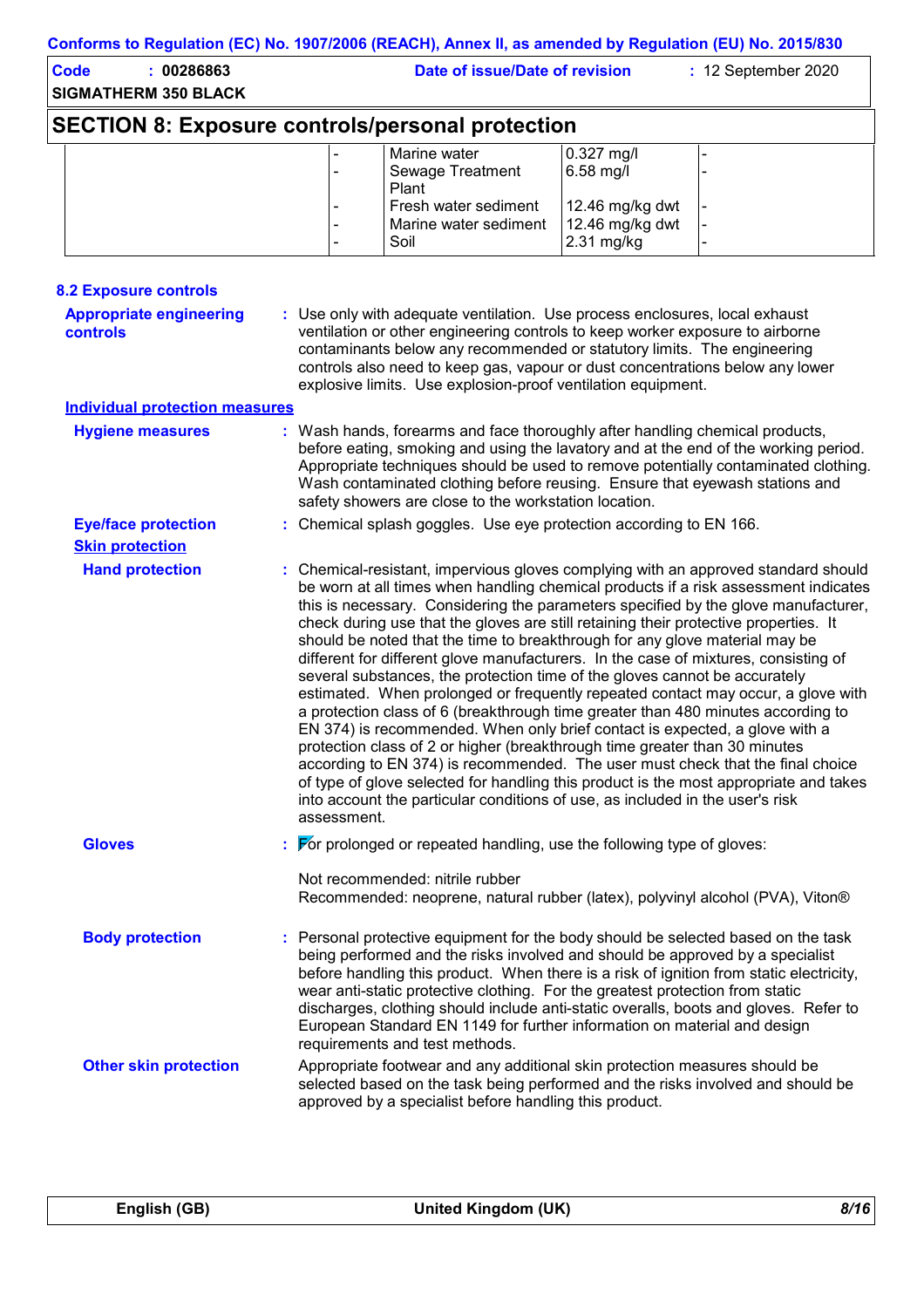| <b>Code</b><br>: 00286863<br><b>SIGMATHERM 350 BLACK</b> | Date of issue/Date of revision<br>: 12 September 2020                                                                                                                                                                                                                                                                                                                                                                                                                                                                                                          |
|----------------------------------------------------------|----------------------------------------------------------------------------------------------------------------------------------------------------------------------------------------------------------------------------------------------------------------------------------------------------------------------------------------------------------------------------------------------------------------------------------------------------------------------------------------------------------------------------------------------------------------|
|                                                          | <b>SECTION 8: Exposure controls/personal protection</b>                                                                                                                                                                                                                                                                                                                                                                                                                                                                                                        |
| <b>Respiratory protection</b>                            | : Respirator selection must be based on known or anticipated exposure levels, the<br>hazards of the product and the safe working limits of the selected respirator. If<br>workers are exposed to concentrations above the exposure limit, they must use<br>appropriate, certified respirators. Use a properly fitted, air-purifying or air-fed<br>respirator complying with an approved standard if a risk assessment indicates this<br>is necessary. Wear a respirator conforming to EN140. Filter type: organic vapour<br>(Type A) and particulate filter P3 |
| <b>Environmental exposure</b><br><b>controls</b>         | : Emissions from ventilation or work process equipment should be checked to<br>ensure they comply with the requirements of environmental protection legislation.<br>In some cases, fume scrubbers, filters or engineering modifications to the process<br>equipment will be necessary to reduce emissions to acceptable levels.                                                                                                                                                                                                                                |

## **SECTION 9: Physical and chemical properties**

| 9.1 Information on basic physical and chemical properties          |    |                                                                                                                                                                                                |
|--------------------------------------------------------------------|----|------------------------------------------------------------------------------------------------------------------------------------------------------------------------------------------------|
| <b>Appearance</b>                                                  |    |                                                                                                                                                                                                |
| <b>Physical state</b>                                              |    | : Liquid.                                                                                                                                                                                      |
| <b>Colour</b>                                                      |    | $:$ Black.                                                                                                                                                                                     |
| <b>Odour</b>                                                       |    | Aromatic.                                                                                                                                                                                      |
| <b>Odour threshold</b>                                             |    | : Not available.                                                                                                                                                                               |
| pH                                                                 |    | : insoluble in water.                                                                                                                                                                          |
| <b>Melting point/freezing point</b>                                | ÷. | May start to solidify at the following temperature: -94.9°C (-138.8°F) This is<br>based on data for the following ingredient: ethylbenzene. Weighted average:<br>$-94.93^{\circ}$ C (-138.9°F) |
| <b>Initial boiling point and</b><br>boiling range                  |    | : $>37.78^{\circ}C$                                                                                                                                                                            |
| <b>Flash point</b>                                                 |    | : Closed cup: $25.5^{\circ}$ C                                                                                                                                                                 |
| <b>Evaporation rate</b>                                            |    | : Highest known value: 0.84 (ethylbenzene) Weighted average: 0.81 compared<br>with butyl acetate                                                                                               |
| <b>Flammability (solid, gas)</b>                                   |    | : liquid                                                                                                                                                                                       |
| <b>Upper/lower flammability or</b><br>explosive limits             |    | : Greatest known range: Lower: 0.8% Upper: 6.7% (xylene)                                                                                                                                       |
| <b>Vapour pressure</b>                                             |    | : Highest known value: 1.2 kPa (9.3 mm Hg) (at 20°C) (ethylbenzene). Weighted<br>average: 1.05 kPa (7.88 mm Hg) (at 20°C)                                                                      |
| <b>Vapour density</b>                                              |    | : Highest known value: 3.7 (Air = 1) (ethylbenzene). Weighted average: 3.7 (Air<br>$= 1$                                                                                                       |
| <b>Relative density</b>                                            |    | : 1.23                                                                                                                                                                                         |
| <b>Solubility(ies)</b>                                             |    | : Insoluble in the following materials: cold water.                                                                                                                                            |
| <b>Partition coefficient: n-octanol/: Not applicable.</b><br>water |    |                                                                                                                                                                                                |
| <b>Auto-ignition temperature</b>                                   |    | : Lowest known value: $432^{\circ}$ C (809.6°F) (xylene).                                                                                                                                      |
| <b>Decomposition temperature</b>                                   |    | : Stable under recommended storage and handling conditions (see Section 7).                                                                                                                    |
| <b>Viscosity</b>                                                   |    | Kinematic (40 $^{\circ}$ C): >0.21 cm <sup>2</sup> /s                                                                                                                                          |
| <b>Explosive properties</b>                                        |    | The product itself is not explosive, but the formation of an explosible mixture of<br>vapour or dust with air is possible.                                                                     |
| <b>Oxidising properties</b>                                        |    | Product does not present an oxidizing hazard.                                                                                                                                                  |
|                                                                    |    |                                                                                                                                                                                                |

### **9.2 Other information**

No additional information.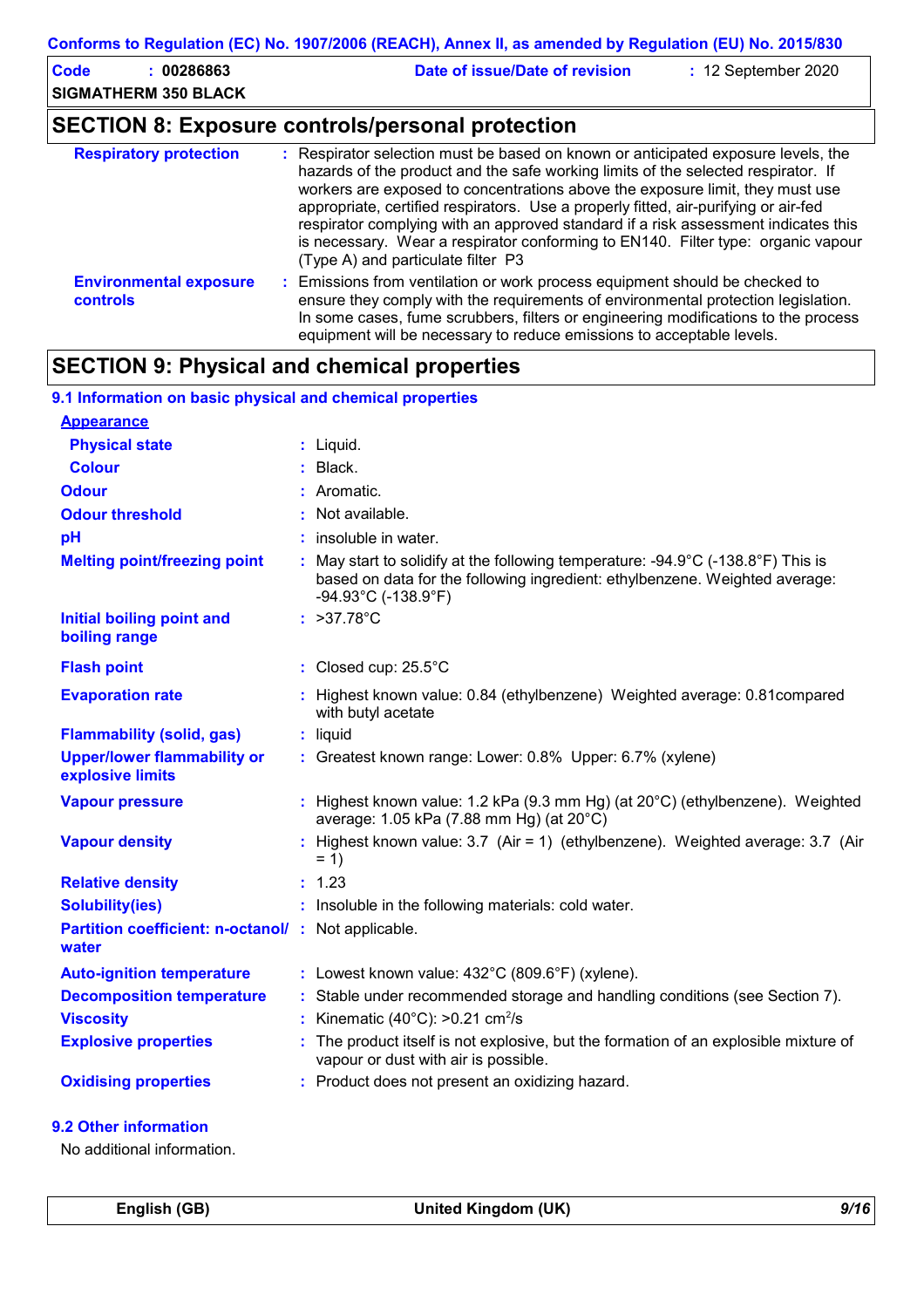### **Conforms to Regulation (EC) No. 1907/2006 (REACH), Annex II, as amended by Regulation (EU) No. 2015/830**

| <b>Code</b><br>: 00286863   | Date of issue/Date of revision<br>$: 12$ September 2020                                      |
|-----------------------------|----------------------------------------------------------------------------------------------|
| <b>SIGMATHERM 350 BLACK</b> |                                                                                              |
|                             | <b>SECTION 10: Stability and reactivity</b>                                                  |
| <b>10.1 Reactivity</b>      | : No specific test data related to reactivity available for this product or its ingredients. |

| <b>10.2 Chemical stability</b>                  | : The product is stable.                                                                                                                         |
|-------------------------------------------------|--------------------------------------------------------------------------------------------------------------------------------------------------|
| 10.3 Possibility of<br>hazardous reactions      | : Under normal conditions of storage and use, hazardous reactions will not occur.                                                                |
| <b>10.4 Conditions to avoid</b>                 | : When exposed to high temperatures may produce hazardous decomposition<br>products.<br>Refer to protective measures listed in sections 7 and 8. |
| 10.5 Incompatible materials                     | : Keep away from the following materials to prevent strong exothermic reactions:<br>oxidising agents, strong alkalis, strong acids.              |
| <b>10.6 Hazardous</b><br>decomposition products | : Depending on conditions, decomposition products may include the following<br>materials: carbon oxides sulfur oxides metal oxide/oxides         |

## **SECTION 11: Toxicological information**

## **11.1 Information on toxicological effects**

### **Acute toxicity**

| <b>Product/ingredient name</b> | <b>Result</b>                 | <b>Species</b> | <b>Dose</b> | <b>Exposure</b> |
|--------------------------------|-------------------------------|----------------|-------------|-----------------|
| ethylbenzene                   | <b>LC50 Inhalation Vapour</b> | Rat            | $17.8$ mg/l | 4 hours         |
|                                | LD50 Dermal                   | Rabbit         | 17.8 $g/kg$ |                 |
|                                | LD50 Oral                     | Rat            | $3.5$ g/kg  |                 |
| xylene                         | LD50 Dermal                   | Rabbit         | $1.7$ g/kg  |                 |
|                                | LD50 Oral                     | Rat            | $4.3$ g/kg  |                 |
| zinc bis(2-ethylhexanoate)     | LD50 Dermal                   | Rabbit         | $>5$ g/kg   |                 |
|                                | LD50 Oral                     | Rat            | $3.55$ g/kg |                 |

**Conclusion/Summary :** : There are no data available on the mixture itself.

### **Acute toxicity estimates**

| <b>Route</b>         | <b>ATE value</b> |
|----------------------|------------------|
| Dermal               | 7377.39 mg/kg    |
| Inhalation (vapours) | 29.36 mg/l       |

### **Irritation/Corrosion**

| <b>Product/ingredient name</b> | <b>Result</b>                                                   | <b>Species</b> | <b>Score</b> | <b>Exposure</b> | <b>Observation</b> |
|--------------------------------|-----------------------------------------------------------------|----------------|--------------|-----------------|--------------------|
| <b>x</b> ylene                 | Skin - Moderate irritant IRabbit                                |                |              | 24 hours 500 mg |                    |
| <b>Conclusion/Summary</b>      |                                                                 |                |              |                 |                    |
| <b>Skin</b>                    | $:$ There are no data available on the mixture itself.          |                |              |                 |                    |
| <b>Eyes</b>                    | $\therefore$ There are no data available on the mixture itself. |                |              |                 |                    |
| <b>Respiratory</b>             | $\therefore$ There are no data available on the mixture itself. |                |              |                 |                    |
| <b>Sensitisation</b>           |                                                                 |                |              |                 |                    |
| <b>Conclusion/Summary</b>      |                                                                 |                |              |                 |                    |
| <b>Skin</b>                    | $:$ There are no data available on the mixture itself.          |                |              |                 |                    |
| <b>Respiratory</b>             | $:$ There are no data available on the mixture itself.          |                |              |                 |                    |
| <b>Mutagenicity</b>            |                                                                 |                |              |                 |                    |
| <b>Conclusion/Summary</b>      | $\therefore$ There are no data available on the mixture itself. |                |              |                 |                    |
| English (GB)                   | United Kingdom (UK)                                             |                |              |                 | 10/16              |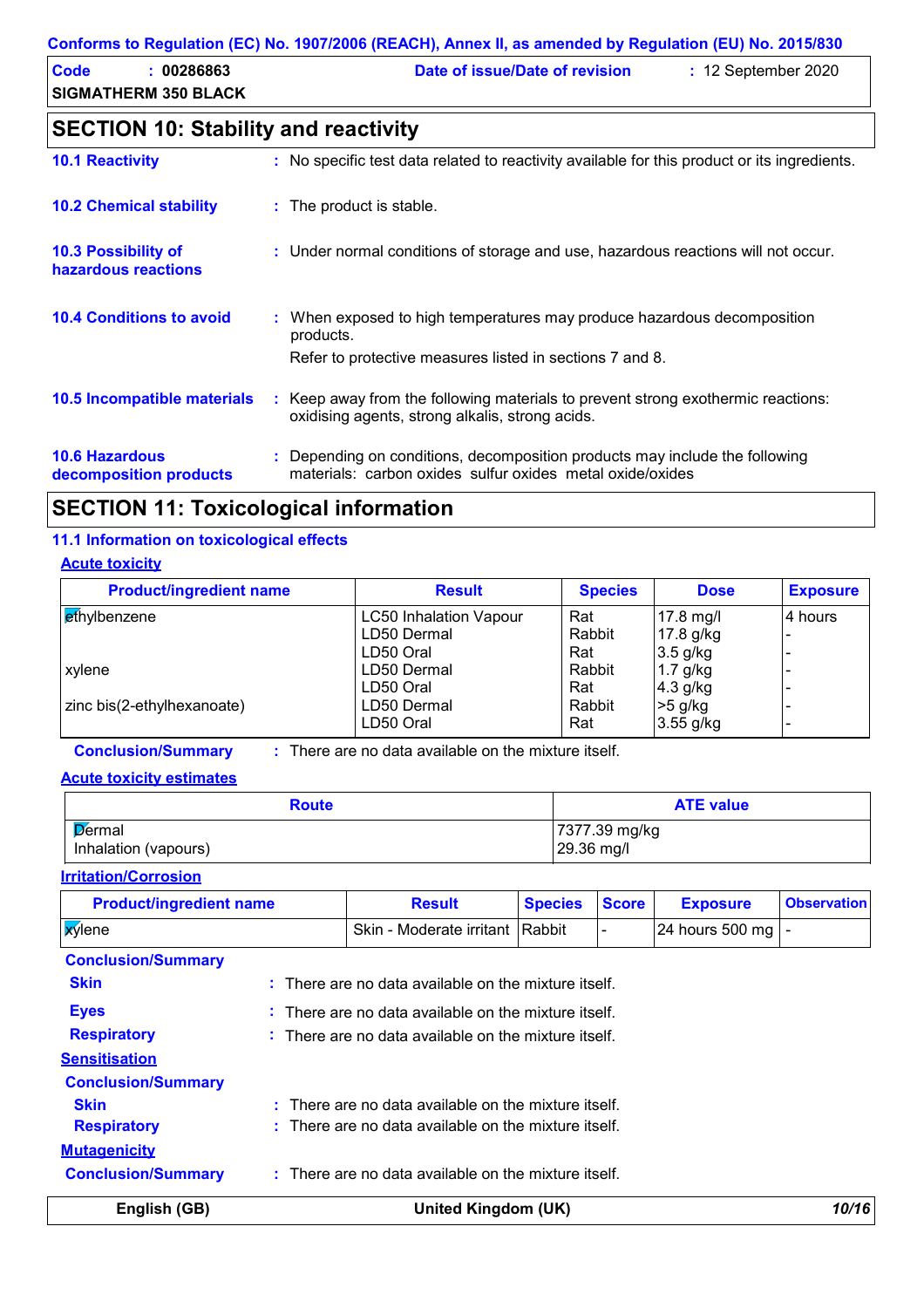| Code | 00286863                    | Date of issue/Date of revision | $: 12$ September 2020 |
|------|-----------------------------|--------------------------------|-----------------------|
|      | <b>SIGMATHERM 350 BLACK</b> |                                |                       |
|      |                             |                                |                       |

## **SECTION 11: Toxicological information**

| <b>Carcinogenicity</b>       |                                                                 |
|------------------------------|-----------------------------------------------------------------|
| <b>Conclusion/Summary</b>    | $\therefore$ There are no data available on the mixture itself. |
| <b>Reproductive toxicity</b> |                                                                 |
| <b>Conclusion/Summary</b>    | : There are no data available on the mixture itself.            |
| <b>Teratogenicity</b>        |                                                                 |
| <b>Conclusion/Summary</b>    | $\therefore$ There are no data available on the mixture itself. |
|                              |                                                                 |

**Specific target organ toxicity (single exposure)**

| <b>Product/ingredient name</b> | <b>Category</b> | <b>Route of</b><br>exposure | <b>Target organs</b>         |
|--------------------------------|-----------------|-----------------------------|------------------------------|
| <b>X</b> ylene                 | Category 3  -   |                             | Respiratory tract irritation |

### **Specific target organ toxicity (repeated exposure)**

| <b>Product/ingredient name</b> | <b>Category</b> | <b>Route of</b><br>exposure | <b>Target organs</b> |
|--------------------------------|-----------------|-----------------------------|----------------------|
| ethylbenzene                   | Category 2      |                             | hearing organs       |

### **Aspiration hazard**

| <b>Product/ingredient name</b>                     |                                                                                               | <b>Result</b>                                                                  |
|----------------------------------------------------|-----------------------------------------------------------------------------------------------|--------------------------------------------------------------------------------|
| ethylbenzene<br>xylene                             |                                                                                               | <b>ASPIRATION HAZARD - Category 1</b><br><b>ASPIRATION HAZARD - Category 1</b> |
| <b>Information on likely</b><br>routes of exposure | : Not available.                                                                              |                                                                                |
| <b>Potential acute health effects</b>              |                                                                                               |                                                                                |
| <b>Inhalation</b>                                  | May cause respiratory irritation.                                                             |                                                                                |
| <b>Ingestion</b>                                   | No known significant effects or critical hazards.                                             |                                                                                |
| <b>Skin contact</b>                                | Causes skin irritation. Defatting to the skin.                                                |                                                                                |
| <b>Eye contact</b>                                 | : Causes serious eye irritation.                                                              |                                                                                |
|                                                    | Symptoms related to the physical, chemical and toxicological characteristics                  |                                                                                |
| <b>Inhalation</b>                                  | : Adverse symptoms may include the following:<br>respiratory tract irritation<br>coughing     |                                                                                |
| <b>Ingestion</b>                                   | : No specific data.                                                                           |                                                                                |
| <b>Skin contact</b>                                | : Adverse symptoms may include the following:<br>irritation<br>redness<br>dryness<br>cracking |                                                                                |
| <b>Eye contact</b>                                 | : Adverse symptoms may include the following:<br>pain or irritation<br>watering<br>redness    |                                                                                |
|                                                    | Delayed and immediate effects as well as chronic effects from short and long-term exposure    |                                                                                |
| <b>Short term exposure</b>                         |                                                                                               |                                                                                |
| <b>Potential immediate</b><br>effects              | : Not available.                                                                              |                                                                                |
| <b>Potential delayed effects : Not available.</b>  |                                                                                               |                                                                                |
| Long term exposure                                 |                                                                                               |                                                                                |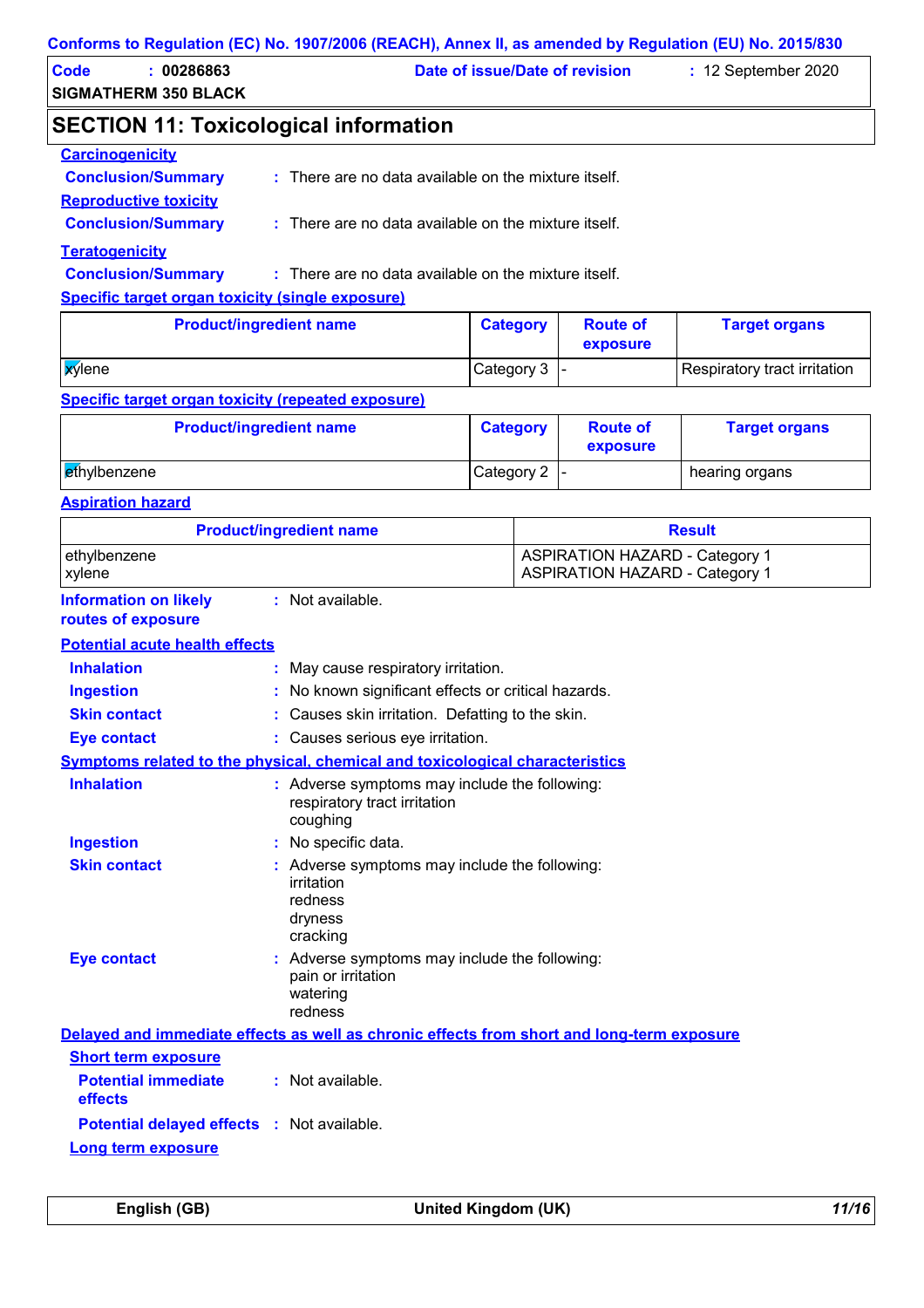| Code | 00286863             | Date of issue/Date of revision | $: 12$ September 2020 |  |
|------|----------------------|--------------------------------|-----------------------|--|
|      | SIGMATHERM 350 BLACK |                                |                       |  |

### **SECTION 11: Toxicological information**

| <b>Potential immediate</b><br><b>effects</b>      | : Not available.                                                                                                                                                                |
|---------------------------------------------------|---------------------------------------------------------------------------------------------------------------------------------------------------------------------------------|
| <b>Potential delayed effects : Not available.</b> |                                                                                                                                                                                 |
| <b>Potential chronic health effects</b>           |                                                                                                                                                                                 |
| Not available.                                    |                                                                                                                                                                                 |
| <b>Conclusion/Summary</b>                         | : Not available.                                                                                                                                                                |
| <b>General</b>                                    | : May cause damage to organs through prolonged or repeated exposure. Prolonged<br>or repeated contact can defat the skin and lead to irritation, cracking and/or<br>dermatitis. |
| <b>Carcinogenicity</b>                            | : No known significant effects or critical hazards.                                                                                                                             |
| <b>Mutagenicity</b>                               | : No known significant effects or critical hazards.                                                                                                                             |
| <b>Reproductive toxicity</b>                      | : No known significant effects or critical hazards.                                                                                                                             |
| <b>Other information</b>                          | $:$ Not available.                                                                                                                                                              |
|                                                   | $\Box$ . The second contract of the second state of the second second indicated and solved second second state of the second of $x$                                             |

Prolonged or repeated contact may dry skin and cause irritation. Sanding and grinding dusts may be harmful if inhaled. Repeated exposure to high vapor concentrations may cause irritation of the respiratory system and permanent brain and nervous system damage. Inhalation of vapour/aerosol concentrations above the recommended exposure limits causes headaches, drowsiness and nausea and may lead to unconsciousness or death. Avoid contact with skin and clothing.

## **SECTION 12: Ecological information**

### **12.1 Toxicity**

| <b>Product/ingredient name</b> | <b>Result</b>                           | <b>Species</b> | <b>Exposure</b> |
|--------------------------------|-----------------------------------------|----------------|-----------------|
| ethylbenzene                   | Acute LC50 150 to 200 mg/l $\vert$ Fish |                | 196 hours       |
|                                | l Fresh water                           |                |                 |
| zinc bis(2-ethylhexanoate)     | Acute LC50 12.8 mg/l                    | Fish           | 196 hours       |

**Conclusion/Summary :** There are no data available on the mixture itself.

### **12.2 Persistence and degradability**

**Conclusion/Summary :** : There are no data available on the mixture itself.

| <b>Product/ingredient name</b>         | <b>Aquatic half-life</b> | <b>Photolysis</b> | Biodegradability   |
|----------------------------------------|--------------------------|-------------------|--------------------|
| ∣ <mark>e</mark> thγlbenzene<br>xvlene | -                        |                   | Readily<br>Readily |

#### **12.3 Bioaccumulative potential**

| <b>Product/ingredient name</b> | $LogP_{ow}$ | <b>BCF</b>  | <b>Potential</b> |
|--------------------------------|-------------|-------------|------------------|
| ∣ <mark>et</mark> hylbenzene   | 3.15        | 79.43       | low              |
| xylene                         | 3.16        | 7.4 to 18.5 | low              |

| 12.4 Mobility in soil                                   |                  |
|---------------------------------------------------------|------------------|
| <b>Soil/water partition</b><br><b>coefficient (Koc)</b> | : Not available. |
| <b>Mobility</b>                                         | : Not available. |

### **12.5 Results of PBT and vPvB assessment**

This mixture does not contain any substances that are assessed to be a PBT or a vPvB.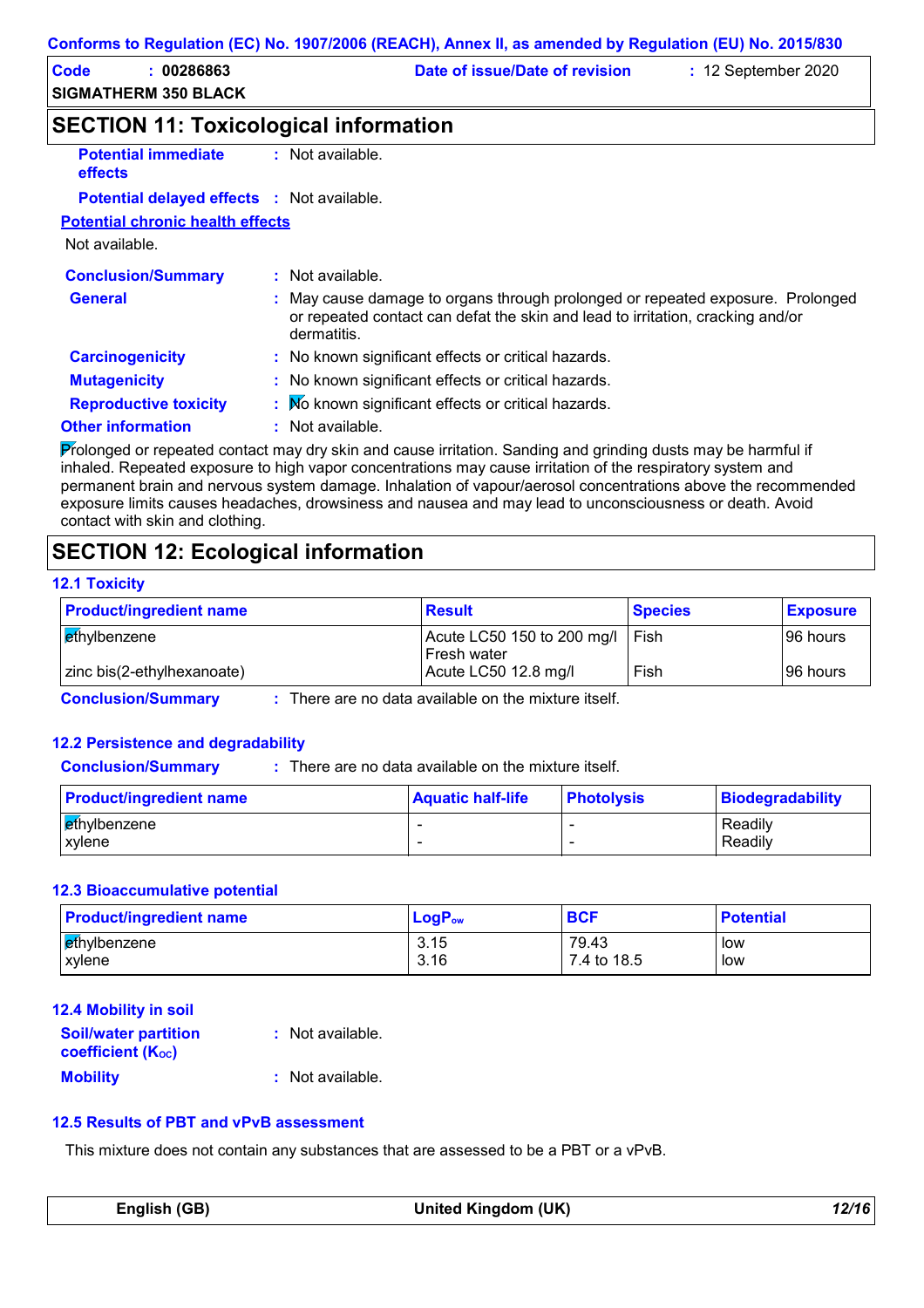#### **Conforms to Regulation (EC) No. 1907/2006 (REACH), Annex II, as amended by Regulation (EU) No. 2015/830**

**Code : 00286863 Date of issue/Date of revision :** 12 September 2020

**SIGMATHERM 350 BLACK**

## **SECTION 12: Ecological information**

**12.6 Other adverse effects :** No known significant effects or critical hazards.

### **SECTION 13: Disposal considerations**

The information in this section contains generic advice and guidance. The list of Identified Uses in Section 1 should be consulted for any available use-specific information provided in the Exposure Scenario(s).

### **13.1 Waste treatment methods**

### **Product**

The generation of waste should be avoided or minimised wherever possible. Disposal of this product, solutions and any by-products should at all times comply with the requirements of environmental protection and waste disposal legislation and any regional local authority requirements. Dispose of surplus and nonrecyclable products via a licensed waste disposal contractor. Waste should not be disposed of untreated to the sewer unless fully compliant with the requirements of all authorities with jurisdiction. **Methods of disposal :**

**Hazardous waste :** Yes.

### **European waste catalogue (EWC)**

| <b>Waste code</b>          | <b>Waste designation</b>                                                                                                                                                                                                                                                                                                                 |  |
|----------------------------|------------------------------------------------------------------------------------------------------------------------------------------------------------------------------------------------------------------------------------------------------------------------------------------------------------------------------------------|--|
| 08 01 11*                  | waste paint and varnish containing organic solvents or other hazardous substances                                                                                                                                                                                                                                                        |  |
| <b>Packaging</b>           |                                                                                                                                                                                                                                                                                                                                          |  |
| <b>Methods of disposal</b> | : The generation of waste should be avoided or minimised wherever possible. Waste<br>packaging should be recycled. Incineration or landfill should only be considered<br>when recycling is not feasible.                                                                                                                                 |  |
| <b>Type of packaging</b>   | European waste catalogue (EWC)                                                                                                                                                                                                                                                                                                           |  |
| Container                  | 15 01 06<br>mixed packaging                                                                                                                                                                                                                                                                                                              |  |
| <b>Special precautions</b> | : This material and its container must be disposed of in a safe way. Care should be<br>taken when handling emptied containers that have not been cleaned or rinsed out.<br>Empty containers or liners may retain some product residues. Vapour from product<br>residues may create a highly flammable or explosive atmosphere inside the |  |

container. Do not cut, weld or grind used containers unless they have been cleaned thoroughly internally. Avoid dispersal of spilt material and runoff and

## **14. Transport information**

|                                                | <b>ADR/RID</b>  | <b>ADN</b>      | <b>IMDG</b>     | <b>IATA</b>     |
|------------------------------------------------|-----------------|-----------------|-----------------|-----------------|
| 14.1 UN number                                 | UN1263          | UN1263          | UN1263          | <b>UN1263</b>   |
| 14.2 UN proper<br>shipping name                | <b>PAINT</b>    | <b>PAINT</b>    | <b>PAINT</b>    | <b>PAINT</b>    |
| <b>14.3 Transport</b><br>hazard class(es)      | 3               | 3               | 3               | 3               |
| 14.4 Packing<br>group                          | III             | III             | Ш               | III             |
| 14.5<br><b>Environmental</b><br><b>hazards</b> | No.             | No.             | No.             | No.             |
| <b>Marine pollutant</b><br><b>substances</b>   | Not applicable. | Not applicable. | Not applicable. | Not applicable. |

contact with soil, waterways, drains and sewers.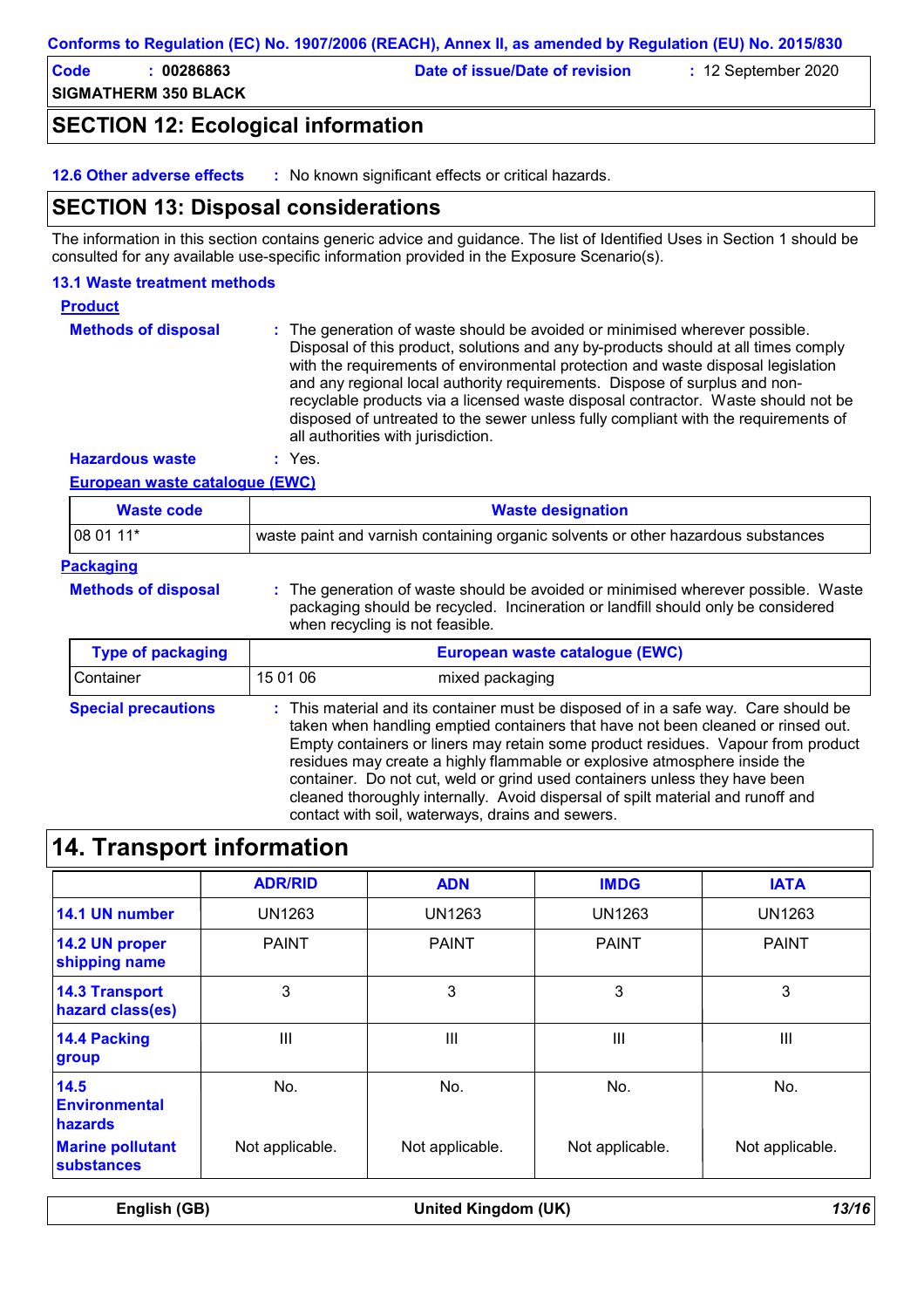|  | Conforms to Regulation (EC) No. 1907/2006 (REACH), Annex II, as amended by Regulation (EU) No. 2015/830 |  |
|--|---------------------------------------------------------------------------------------------------------|--|
|--|---------------------------------------------------------------------------------------------------------|--|

| Code | 00286863                    | Date of issue/Date of revision | $\div$ 12 September 2020 |  |
|------|-----------------------------|--------------------------------|--------------------------|--|
|      | <b>SIGMATHERM 350 BLACK</b> |                                |                          |  |

## **14. Transport information**

#### **Additional information**

| <b>ADR/RID</b>     | : None identified. |
|--------------------|--------------------|
| <b>Tunnel code</b> | : (D/E)            |
| <b>ADN</b>         | : None identified. |
| <b>IMDG</b>        | : None identified. |
| <b>IATA</b>        | : None identified. |

**14.6 Special precautions for : Transport within user's premises:** always transport in closed containers that are upright and secure. Ensure that persons transporting the product know what to do in the event of an accident or spillage. **user**

|                    | <b>14.7 Transport in bulk</b><br>according to IMO | : Not applicable. |
|--------------------|---------------------------------------------------|-------------------|
| <b>instruments</b> |                                                   |                   |

## **SECTION 15: Regulatory information**

**15.1 Safety, health and environmental regulations/legislation specific for the substance or mixture EU Regulation (EC) No. 1907/2006 (REACH)**

**Annex XIV - List of substances subject to authorisation**

#### **Annex XIV**

None of the components are listed.

**Substances of very high concern**

None of the components are listed.

**Annex XVII - Restrictions :** Not applicable.

**on the manufacture, placing on the market and use of certain dangerous substances, mixtures and articles Ozone depleting substances (1005/2009/EU)**

Not listed.

### **Seveso Directive**

This product is controlled under the Seveso Directive.

#### **Danger criteria**

| <b>Category</b> |  |
|-----------------|--|
| P5c             |  |

**15.2 Chemical safety assessment**

**:** No Chemical Safety Assessment has been carried out.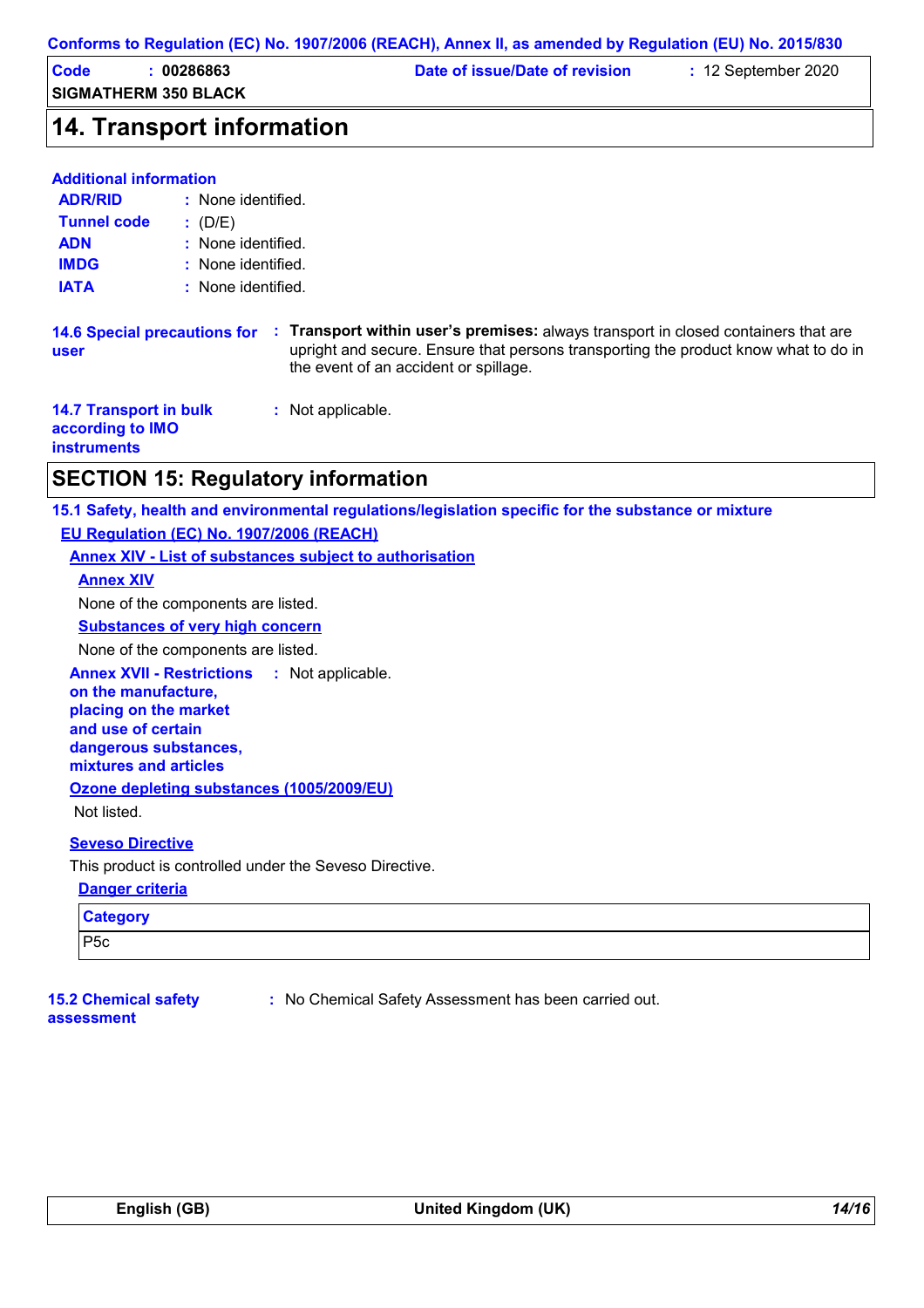| Code | 00286863                    | Date of issue/Date of revision | $: 12$ September 2020 |  |
|------|-----------------------------|--------------------------------|-----------------------|--|
|      | <b>SIGMATHERM 350 BLACK</b> |                                |                       |  |

**SECTION 16: Other information**

 $\nabla$  Indicates information that has changed from previously issued version.

### **Abbreviations and acronyms**

ATE = Acute Toxicity Estimate

CLP = Classification, Labelling and Packaging Regulation [Regulation (EC) No. 1272/2008]

DNEL = Derived No Effect Level

EUH statement = CLP-specific Hazard statement

PNEC = Predicted No Effect Concentration

RRN = REACH Registration Number

PBT = Persistent, Bioaccumulative and Toxic

vPvB = Very Persistent and Very Bioaccumulative

ADR = The European Agreement concerning the International Carriage of Dangerous Goods by Road

ADN = European Provisions concerning the International Carriage of Dangerous Goods by Inland Waterway

IMDG = International Maritime Dangerous Goods

IATA = International Air Transport Association

**Procedure used to derive the classification according to Regulation (EC) No. 1272/2008 [CLP/GHS]**

| <b>Classification</b>     | <b>Justification</b>      |
|---------------------------|---------------------------|
| <b>F</b> am. Liq. 3, H226 | IOn basis of test data    |
| Skin Irrit. 2, H315       | <b>Calculation method</b> |
| Eye Irrit. 2, H319        | <b>Calculation method</b> |
| STOT SE 3, H335           | <b>Calculation method</b> |
| ISTOT RE 2. H373          | <b>Calculation method</b> |

**Full text of abbreviated H statements**

| $\sqrt{1225}$ | Highly flammable liquid and vapour.                      |
|---------------|----------------------------------------------------------|
| H226          | Flammable liquid and vapour.                             |
| H304          | May be fatal if swallowed and enters airways.            |
| H312          | Harmful in contact with skin.                            |
| H315          | Causes skin irritation.                                  |
| H319          | Causes serious eye irritation.                           |
| H332          | Harmful if inhaled.                                      |
| H335          | May cause respiratory irritation.                        |
| l H361d       | Suspected of damaging the unborn child.                  |
| H373          | May cause damage to organs through prolonged or repeated |
|               | exposure.                                                |
| H412          | Harmful to aquatic life with long lasting effects.       |

**Full text of classifications [CLP/GHS]**

| $\overline{\mathsf{K}}$ cute Tox. 4<br>Aquatic Chronic 3<br>Asp. Tox. 1<br>Eye Irrit. 2<br>Flam. Liq. 2<br>Flam. Liq. 3<br>Repr. 2<br>Skin Irrit. 2 | <b>ACUTE TOXICITY - Category 4</b><br>LONG-TERM (CHRONIC) AQUATIC HAZARD - Category 3<br><b>ASPIRATION HAZARD - Category 1</b><br>SERIOUS EYE DAMAGE/EYE IRRITATION - Category 2<br><b>FLAMMABLE LIQUIDS - Category 2</b><br><b>FLAMMABLE LIQUIDS - Category 3</b><br><b>REPRODUCTIVE TOXICITY - Category 2</b><br>SKIN CORROSION/IRRITATION - Category 2 |
|-----------------------------------------------------------------------------------------------------------------------------------------------------|-----------------------------------------------------------------------------------------------------------------------------------------------------------------------------------------------------------------------------------------------------------------------------------------------------------------------------------------------------------|
| <b>STOT RE 2</b>                                                                                                                                    | SPECIFIC TARGET ORGAN TOXICITY - REPEATED<br><b>EXPOSURE - Category 2</b>                                                                                                                                                                                                                                                                                 |
| <b>STOT SE 3</b>                                                                                                                                    | SPECIFIC TARGET ORGAN TOXICITY - SINGLE EXPOSURE -<br>Category 3                                                                                                                                                                                                                                                                                          |

### **History**

| English (GB)                       | United Kingdom (UK)    | 15/16 |
|------------------------------------|------------------------|-------|
| <b>Prepared by</b>                 | $:$ EHS                |       |
| Date of previous issue             | $\div$ 16 January 2020 |       |
| Date of issue/ Date of<br>revision | $: 12$ September 2020  |       |
|                                    |                        |       |